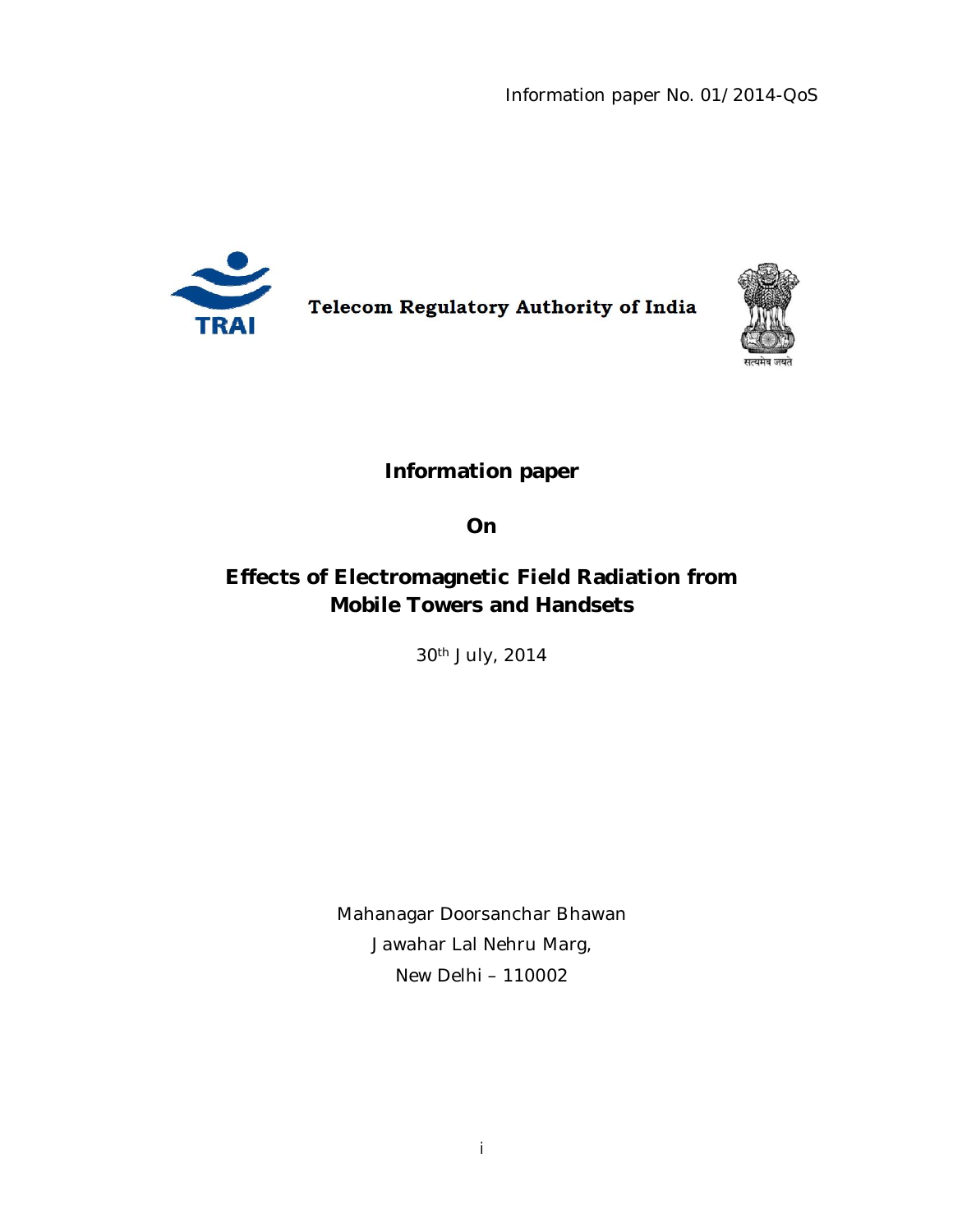#### **Contents**

| Chapter        | Description                             | <b>PAGE</b><br><b>NO</b> |
|----------------|-----------------------------------------|--------------------------|
|                | Introduction                            | 3                        |
| ı              | <b>Electromagnetic Field Radiations</b> | 5                        |
| $\mathbf{H}$   | Studies on the effects of EMF           | 25                       |
| $\mathbf{III}$ | Summary                                 | 36                       |
| IV             | Acronyms                                | 39                       |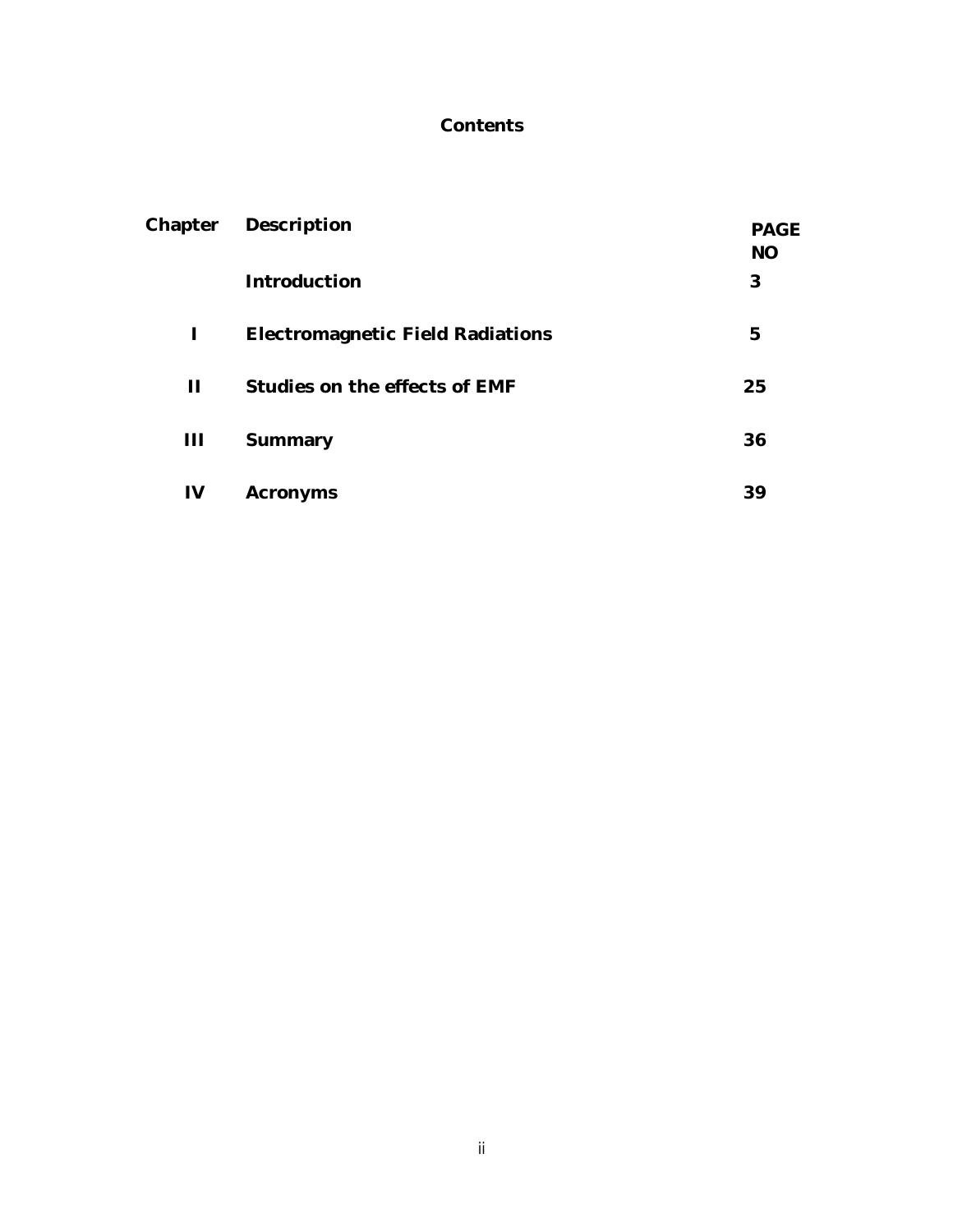#### **Introduction**

- 1. In the last decade, the Indian telecom sector in general and mobile telephony in particular has witnessed phenomenal growth. As on May 2014, of the 938 million connections in the country, 910 million are wireless. The popularity of the cell phone and wireless communication devices has resulted in a proliferation of cell towers across the country.
- 2. There has been growing public concern on possible adverse health effects due to Electro-magnetic field (EMF) Radiation from mobile towers and mobile handsets. Over the past few years, a number of health activists and resident organisations have started opposing the erection of telecom towers on rooftops of houses and in densely populated areas, claiming that radiation from such installations causes serious health risks.
- 3. There have been several studies suggesting either the presence or absence of risk to human beings from EMF radiation. The main areas of concern are the radiation emitted by the base transceiver stations (BTS) and mobile handsets. Concerns have also been raised that continuous exposure to EMF radiation emanating from telecom towers causes harmful thermal and non-thermal health effects. The effects of exposure to EMF have created an active scientific debate among the research agencies across the globe.
- 4. This paper seeks to clear the air and apprise all stakeholders about EMF radiation. It elaborates the various aspects of radiations emanating from mobile towers and mobile handsets including the norms prescribed by various international bodies. The paper also contains a write-up on sources of exposure, effects of Electro-magnetic (EM) exposure on humans, absorption of energy from EM fields and International Commission on Non-Ionizing Radiation Protection (ICNIRP) Guidelines for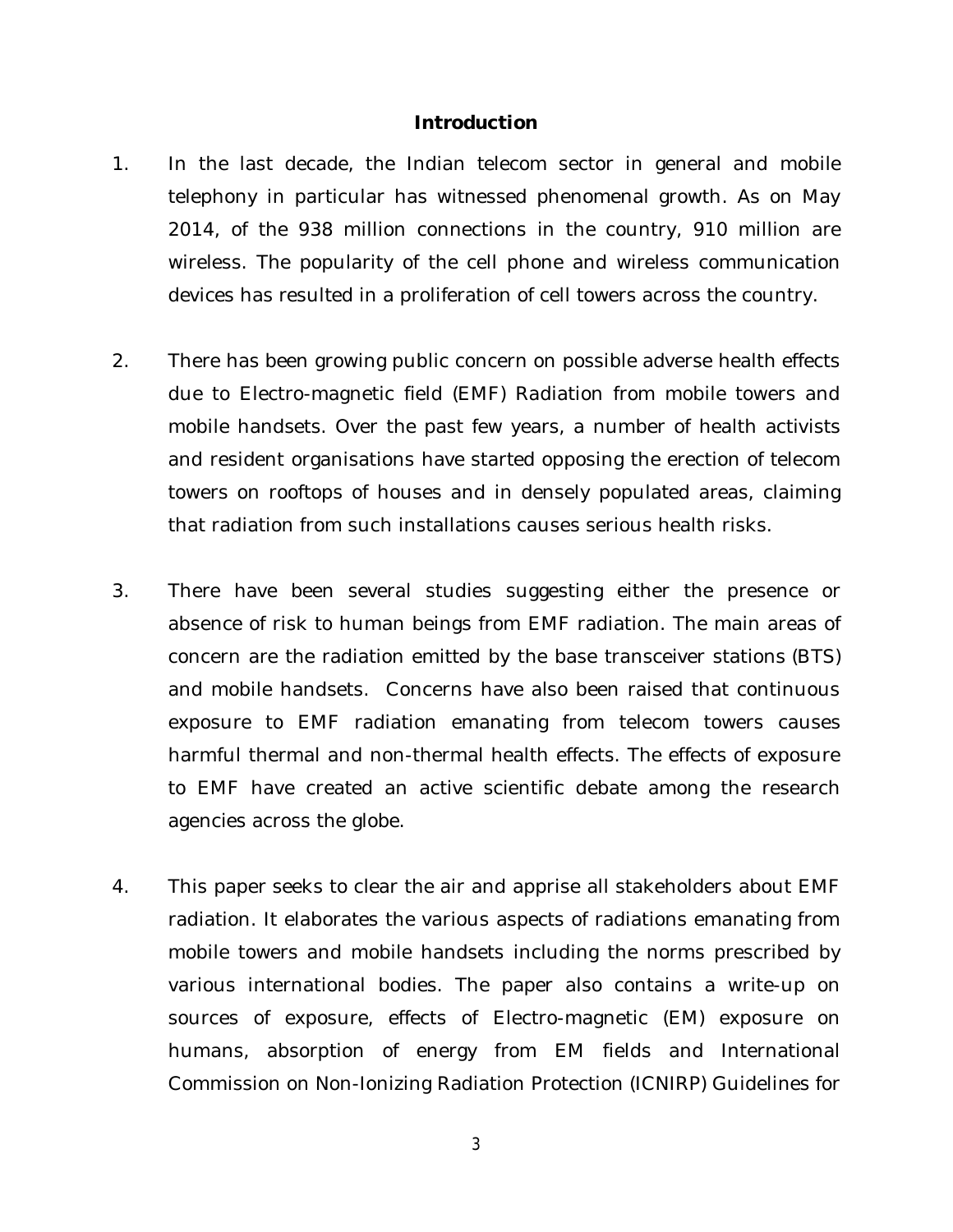Emissions from Base Stations. The paper also has information on various studies published on effects of EMF radiations and stands taken by various individuals/ bodies.

#### *Disclaimer :*

*The views expressed and data provided in the studies are of the respective authors and are not endorsed by TRAI. TRAI assumes no responsibility of the correctness or otherwise of these studies.*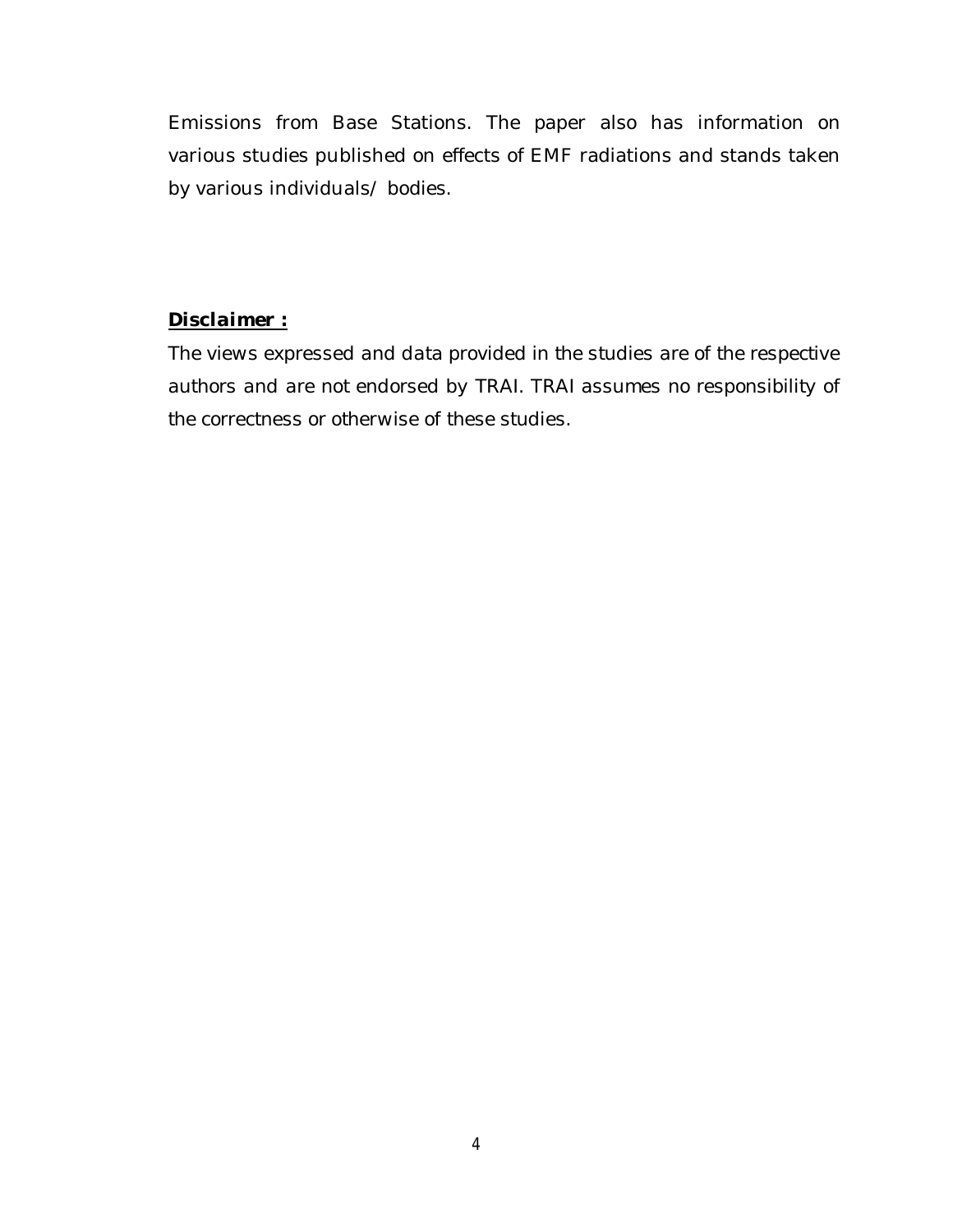# **Chapter-I**

# **Electro Magnetic field Radiation**

1.1 Electromagnetic field (EMF) radiation is the flow of photons through space. Each photon contains a certain amount of energy, and the different types of radiations are defined by the amount of energy found in the photons. The electromagnetic spectrum is the range of all types of EM radiation. X-rays used in hospitals or the radio waves from a radio station are all part of this spectrum.

#### **Uses of Electromagnetic Radiation**

- 1.2 Apart from the use in telephony, some other important uses of electromagnetic radiation as shown in figure 1.1 below, in our day to day life are as follows:
	- Conversion of electromagnetic radiation from Sun (solar energy) to chemical energy (food) by plants through the process of photosynthesis.
	- X-ray used for bone structure imaging at hospitals.
	- X-ray used in Security Scanner at Airports and shopping malls.
	- Microwave used in microwave ovens and radars.
	- Radio waves used in radio and television broadcasts.
	- Visible light used for normal vision.
	- Infra-red waves used in night vision goggles and in TV remote controls.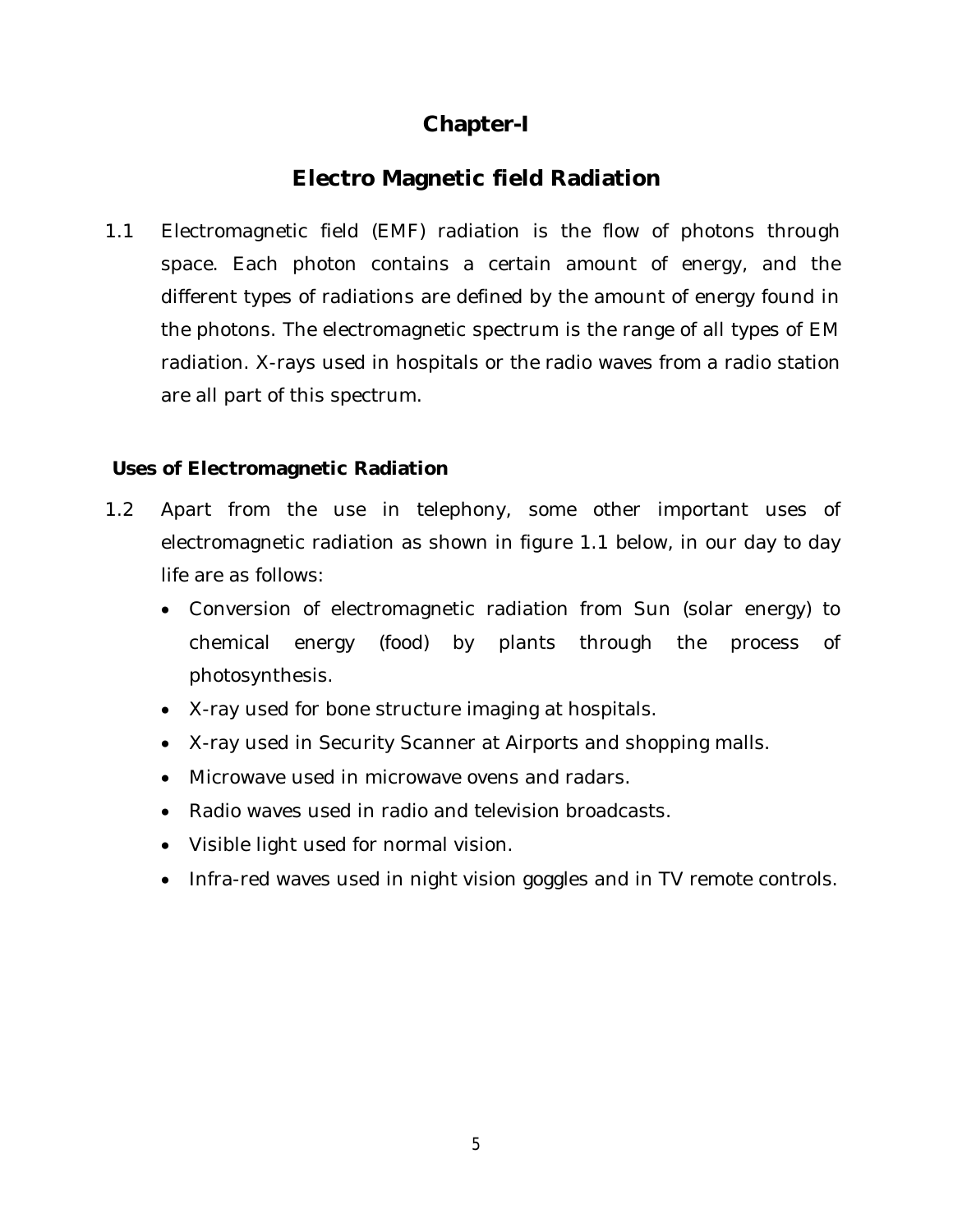

**Figure1.1: Complete Electromagnetic Spectrum**

1.3 The most common sources of exposure as shown in table 1.1 below, include the FM/AM radio, TV transmission, Cellular networks using GSM, CDMA, WLAN, Bluetooth, Zigbee<sup>1</sup>, WiFi and WiMax technologies, which occupy the VHF, UHF, L, and S band of frequencies. The effects due to FM, AM and TV transmissions are localized to the areas around the location of towers and the Bluetooth, Zigbee applications operate at low power levels.

 1 ZigBee is an IEEE 802.15 standard, used to create personal area networks built from small, low-power digital radios.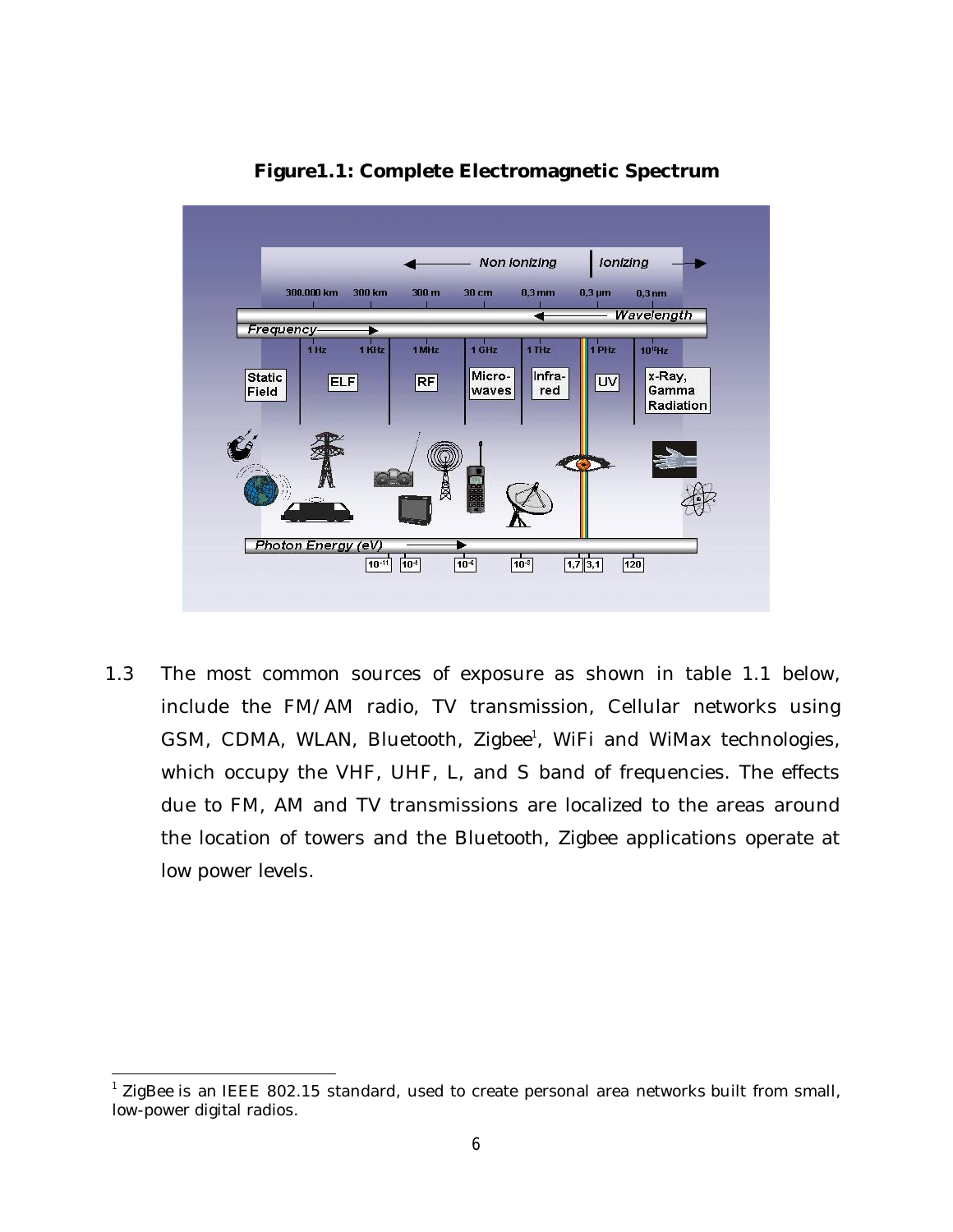| SI.<br>No. | <b>EMF Source</b>  | Operating<br>Frequency            | <b>Transmission</b><br><b>Power</b> | <b>Number</b> |
|------------|--------------------|-----------------------------------|-------------------------------------|---------------|
| 1.         | AM/FM Tower        | 540 KHz-108 MHz                   | 1 KW - 30 KW                        | 380           |
| 2.         | <b>TV Tower</b>    | 48 MHz - 814 MHz                  | 10 - 500 Watt                       | 1201          |
| 3.         | Wi-Fi              | $2.4 - 2.5$ GHz                   | $10 - 100$ mW                       |               |
| 4.         | <b>Cell Towers</b> | 800, 900, 1800,<br>2100, 2300 MHz | 20 W                                | $~5$ lakh     |
| 5.         | Mobile Phones      | GSM-1800/CDMA                     | 1 W                                 | $900+$        |
|            |                    | GSM-900                           | 2 W                                 | Million       |

**Table1.1: EMF SOURCES**

#### **Types of EMF radiation**

1.4 EMF radiations are divided into two categories, ionizing and non-ionizing, depending on frequency and the power level.

**Ionizing radiation** is electromagnetic radiation whose waves contain energy sufficient to overcome the binding energy of electrons in atoms or molecules, thus creating ions. e.g. Ultraviolet rays, X-rays , gamma rays and cosmic rays as shown in figure 1.2 below.

**Non-ionizing** radiation refers to any type of electromagnetic radiation that does not carry enough energy per quantum to ionize atoms or molecules. e.g. low frequency radiations like radio waves, microwaves, and infrared radiations as shown in figure 1.2 below.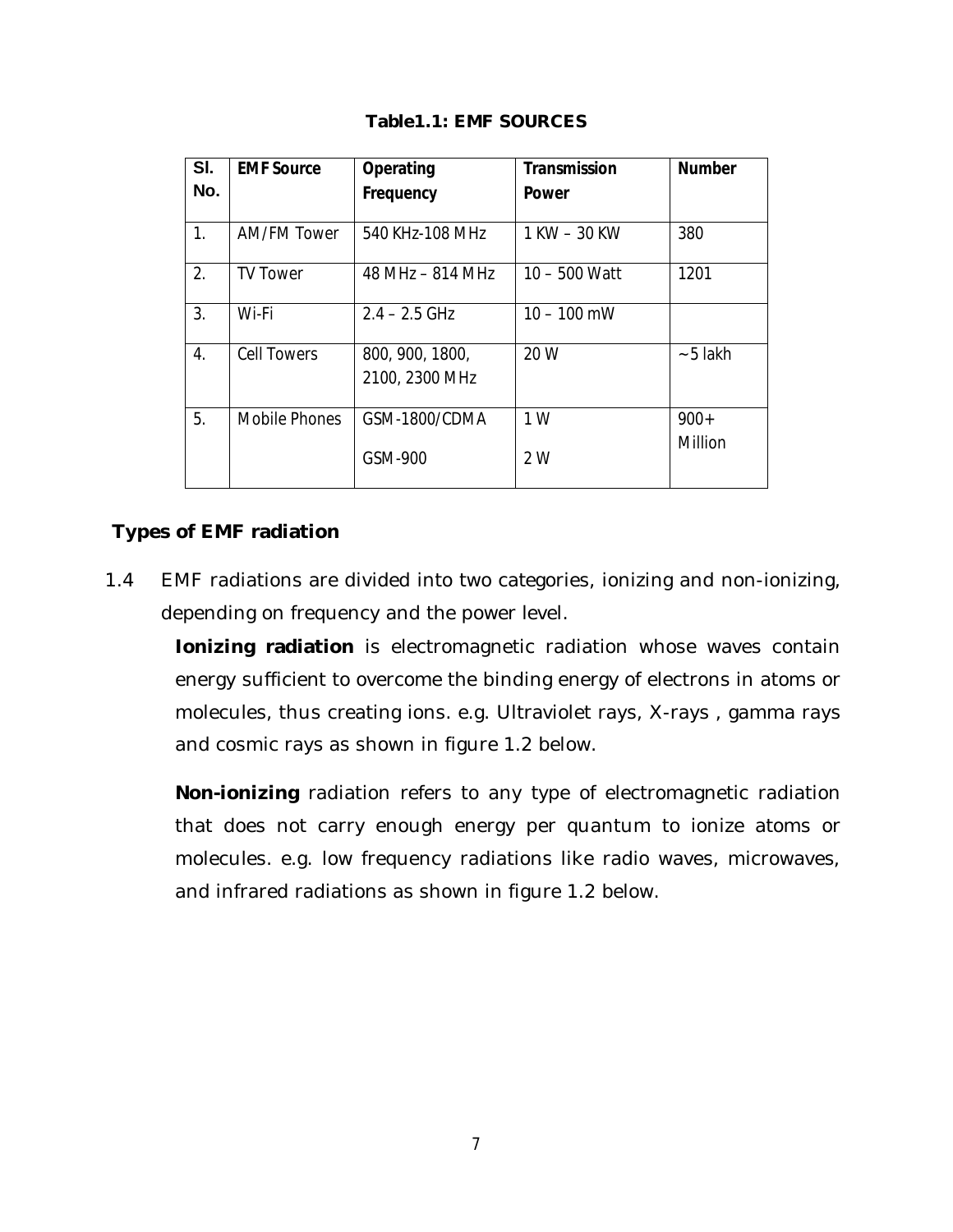#### **Figure1.2: Types of EMF Radiations**



1.5 EM emissions in the frequency range of 1 Hz to 1THz(1000 GHz) are termed as non-ionizing and do not have enough energy to alter the chemical bonds of the human body. EMF health effects related to the non-ionizing radiation include tissue heating at levels above limits. EM emissions at frequencies above 1 THz are termed as ionizing and have enough potential to alter the chemical bonds of human tissue and resulting in serious genetic damage on prolonged exposure.

#### **Effect of Ionization**

1.6 As some of the radiations can ionize atoms/molecules, they do have an adverse effect on the living organisms. They can break chemical bonds and damage vital molecules. If such damage is minor, cells may be able to repair themselves, otherwise cell death may occur. If the damage is at a higher rate, dead cells cannot be replaced quickly enough.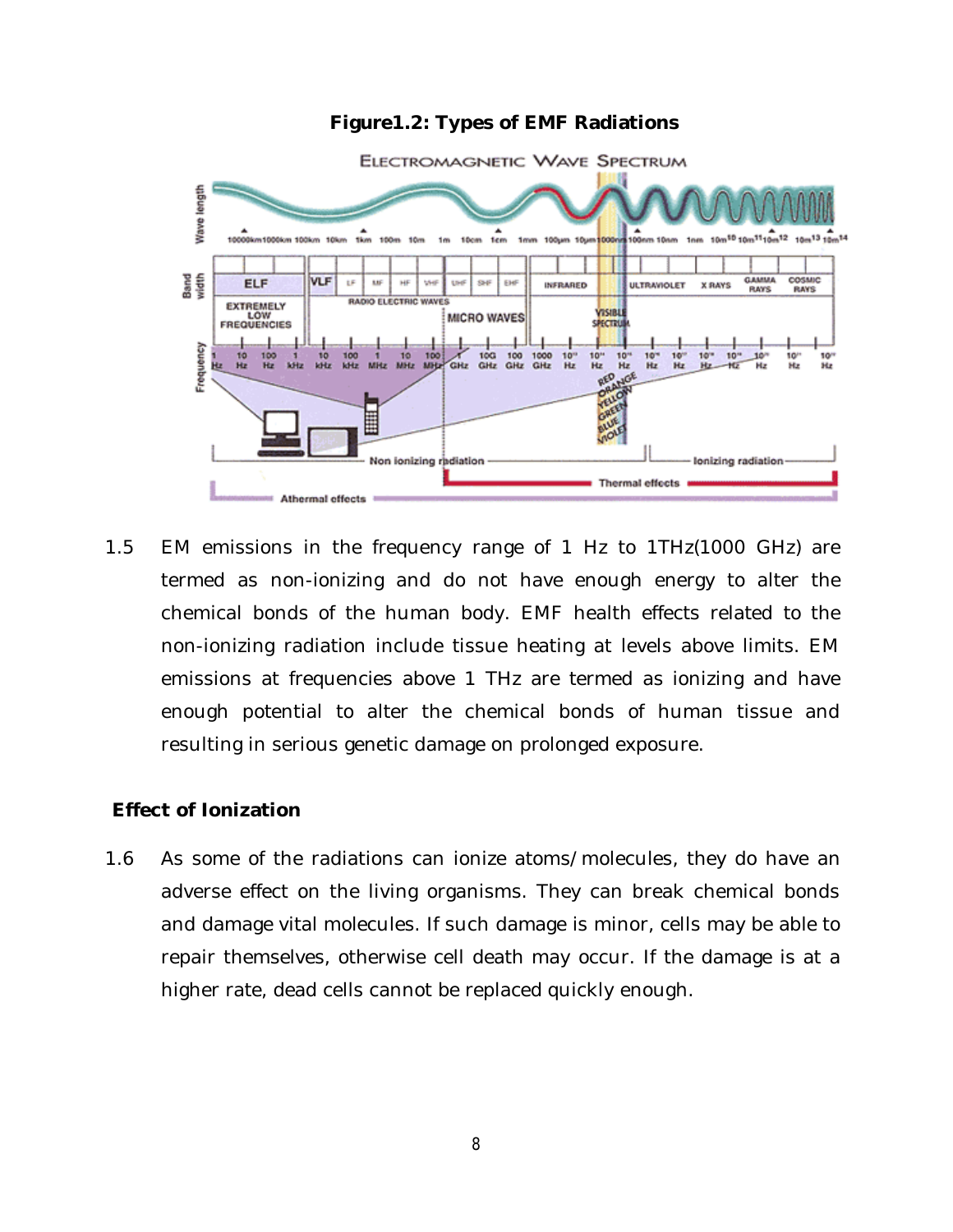#### **Effects of EMF exposure on human health**

1.7 Effects of EMF radiation can be studied in two ways i.e. bio-effects and health effects: -

**1. Bio-effects** are measureable responses to a stimulus or to a change in the atmosphere and are not necessarily harmful to our health. Biological effects can be two types i.e. Thermal and Non-Thermal effects.

## **Thermal Effects:-**

- Refers to the heat generated due to absorption of EMF radiation.
- While using a cell phone, most of the heating effect occurs at the surface of the head, causing its temperature to increase by a fraction of a degree.
- Prolonged thermal effect may lead to increase in body temperature.

#### **Non-Thermal Effects:-**

 Non-thermal effects are attributed to the induced electromagnetic effects inside the biological cells of the body which is possibly more harmful<sup>2</sup>.

**2. Health effects** are the changes which may be short term or long term. These effects stress the system and may be harmful to human health.

#### **Mobile Service and EMF Radiation**

1.8 The EMF radiation in mobile services is primarily from two sources: radiations from BTS and radiation from mobile handsets – both of which are at the relatively low end of electromagnetic spectrum. The energy carried by them is unable to break chemical bonds in molecules. Thus, they fall under the non-ionizing radiation category.

 $\overline{a}$  $^2$  R.F. Pollution Reduction in Cellular Communication; Sumit Katiyar , Prof. R. K. Jain, Prof. N. K. Agrawal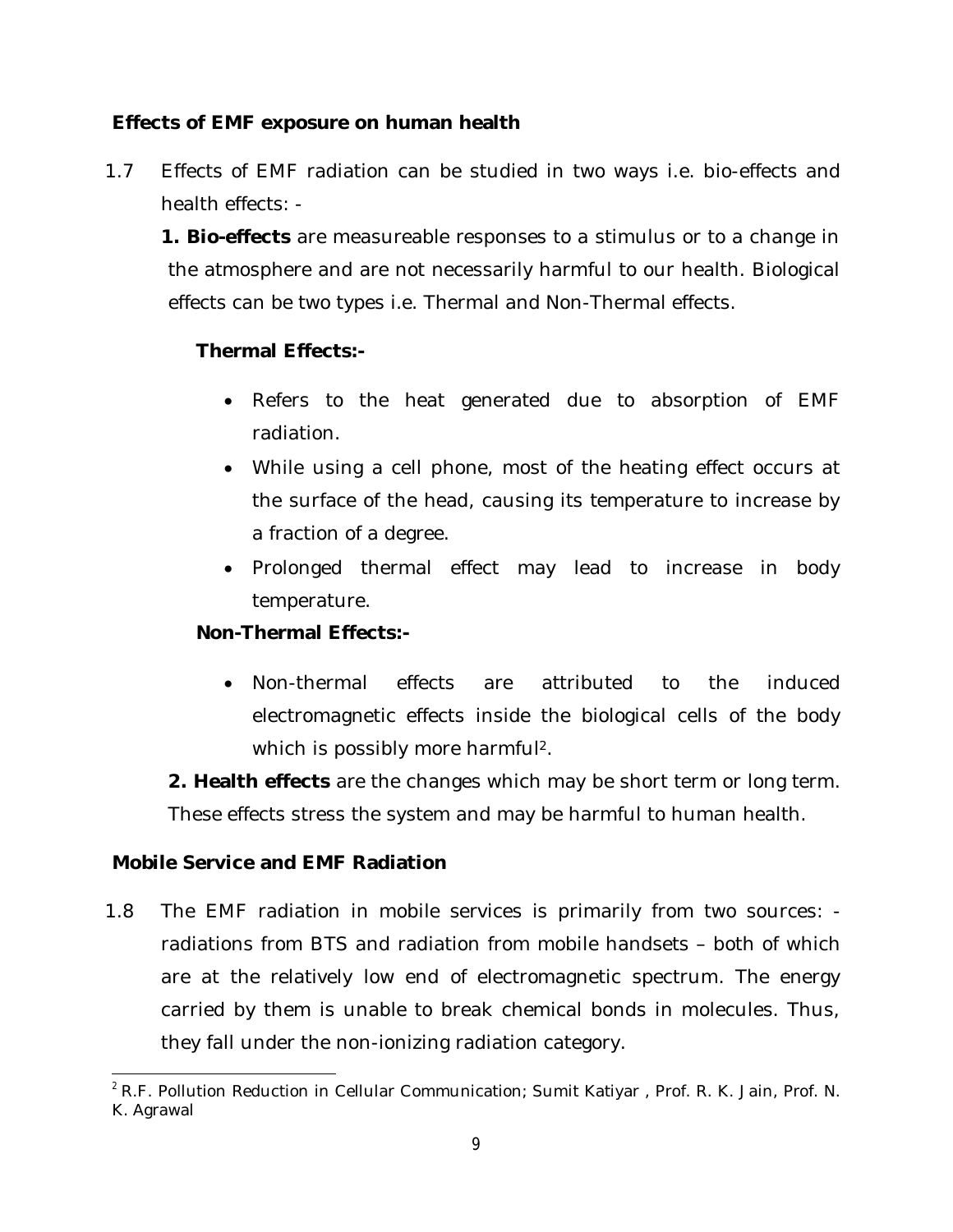#### **Radiation from mobile BTS**

1.9 For providing mobile services, telecom service providers establish base transceiver stations (BTSs), at suitable locations, as per their Radio Frequency (RF) Network Planning for proper coverage of the area and for meeting capacity requirements. Every antenna on a cell phone tower radiates electro-magnetic power. A typical BTS<sup>3</sup> site diagram is shown below in figure 1.3.

| Figure1.3: Typical BTS site |  |  |  |
|-----------------------------|--|--|--|
|-----------------------------|--|--|--|



1.10 BTS also contain a number of radio transmitters and each of these has the same maximum output power. The outputs from the individual transmitters are then combined and fed via cables to the base station antenna, which is mounted at the top of a mast (or other suitable structure). Thus the radiated power would ideally be equal to the sum of the output power from the transmitters except for a small loss that occurs in the combiner and connecting cables. It should be noted that all the transmitters are not operational continuously; this depends on the call

 $\overline{\phantom{a}}$  $3$  A base transceiver station (BTS) is an equipment that facilitates wireless communication between user equipment and a network. It has the equipment for encrypting and decrypting communications, spectrum filtering tools etc. Antennas may also be considered as components of BTS to facilitate the functioning of BTS. Typically a BTS will have several transceivers which allow it to serve several different frequencies and different sectors of the cell.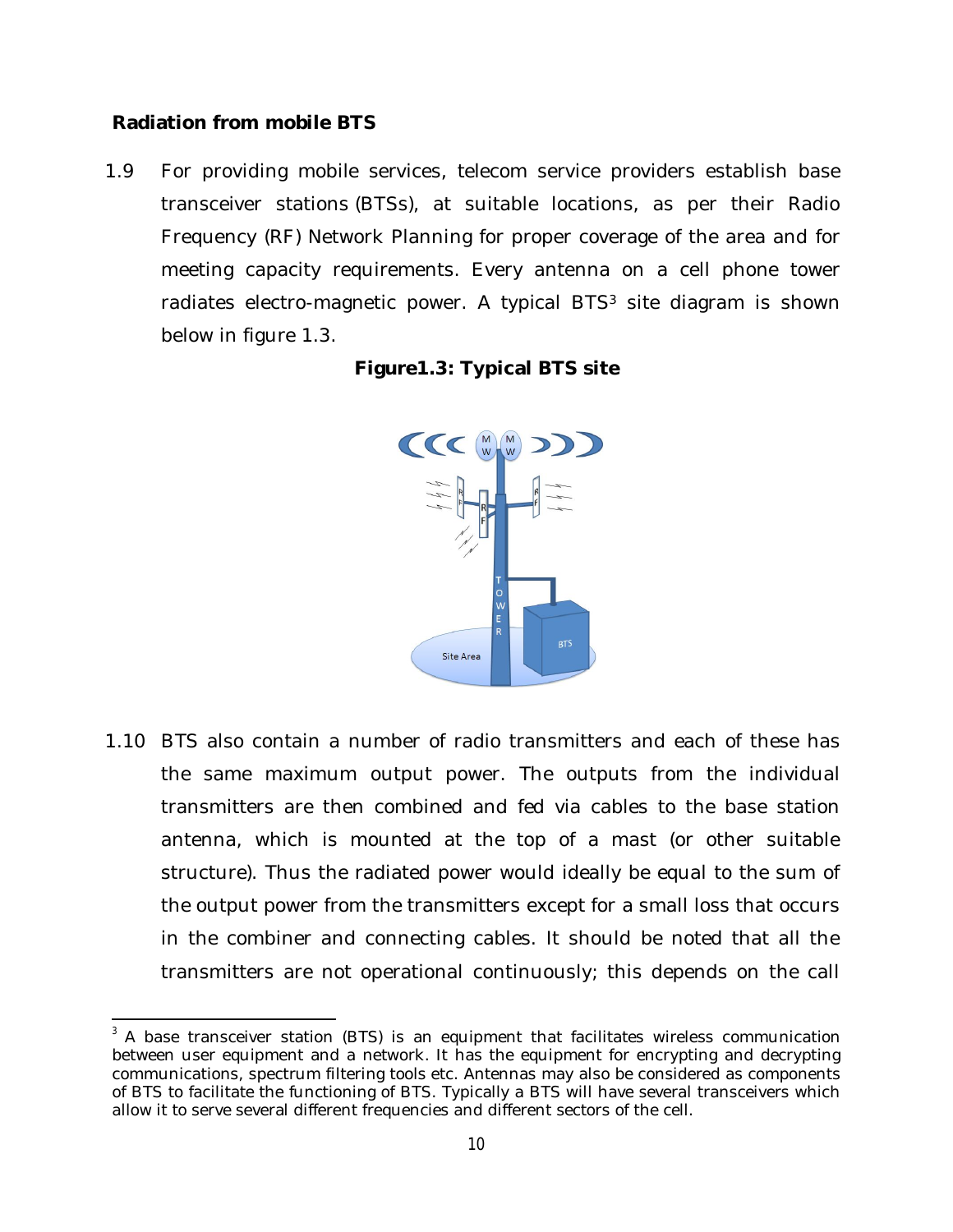traffic in each of the sectors. However the level of exposure is maximum at the time of peak traffic when all the channels are utilized and hence sectors with higher call traffic carry the risk of having maximum EM exposure.

1.11 The transmission power levels and the gain<sup>4</sup> of the antennas used for transmission are other major factors to be considered when dealing with exposure levels. Typical gains for the sector antennas used with macrocellular base stations in India are in the range 15–17 dBi for GSM900 systems and 16–18 dBi for GSM1800 systems. Omni directional antennas for macrocellular base stations are much less common than sector antennas, but generally have gains in the range 8–10 dB. However there are antennas with higher gain levels of 21 dB available recently in the market. Although the high gain antennas increase the efficiency and coverage, the risk of exposure for buildings in the close proximity of line of sight of the main beam of the antennas increases multifold.

#### **Figure 1.4: Radiation from mobile BTS**



 $4$  Antenna gain (expressed in decibels) is defined as the ratio of the power produced by the antenna from a source on the antenna's beam axis to the power produced by a hypothetical lossless isotropic antenna. As a transmitting antenna, this describes how well the antenna converts input power into radio waves headed in a specified direction. As a receiving antenna, this describes how well the antenna converts radio waves arriving from a specified direction into electrical power.

 $\overline{\phantom{a}}$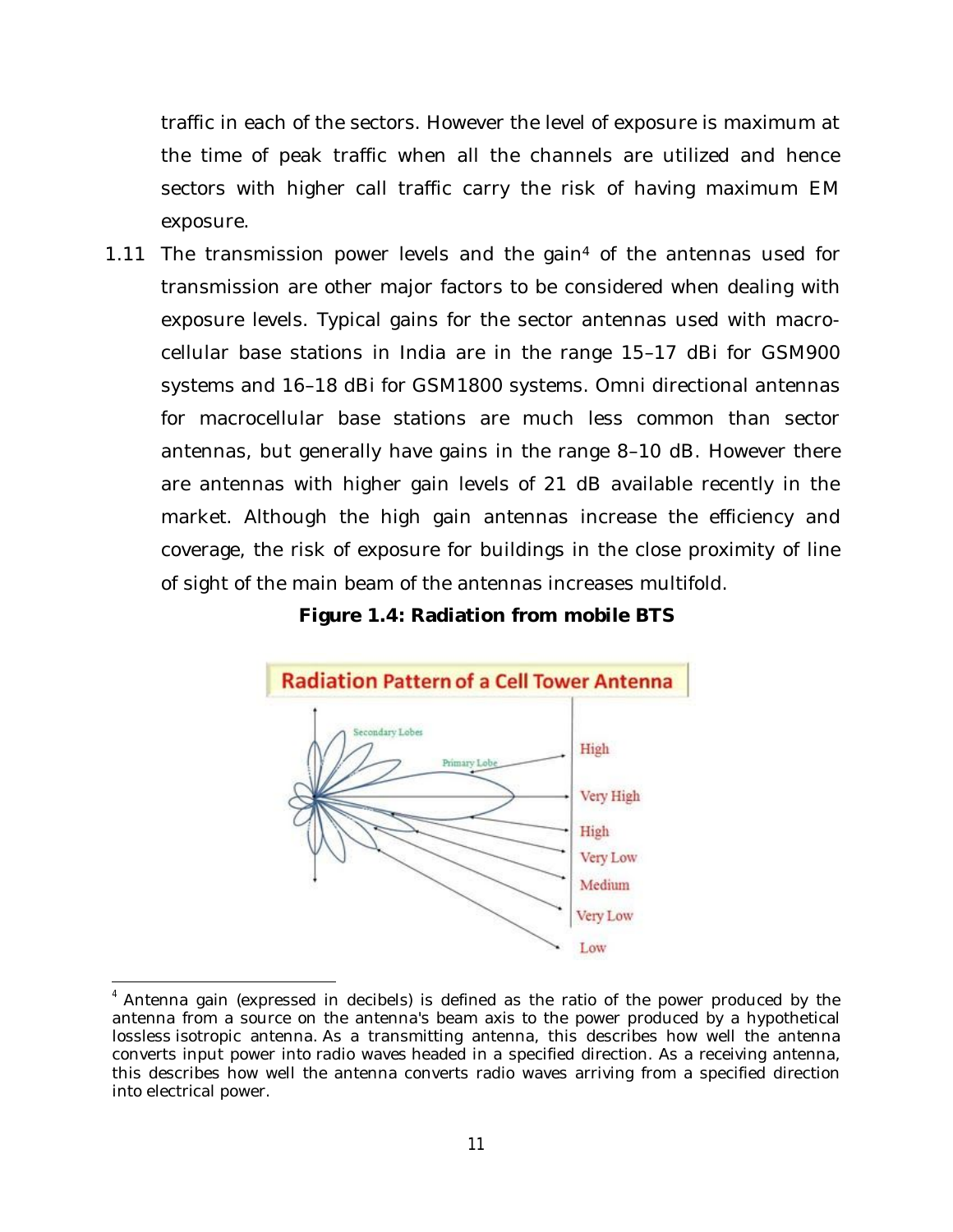- 1.12 The real source of EM radiation is the transmitting antenna not the transmitter itself, because the transmitting antenna is the main source that determines electromagnetic field distribution in the vicinity of a transmitting station. Radiation will be highest from the primary lobes in the horizontal direction. There is also radiation from secondary lobes which ranges from medium to very low when transmitting horizontally as seen in the figure 1.4 above. Hence, the direct exposure to the primary lobes along the line of antenna is the most severe of the exposed radiation. The radiation levels relatively taper as one moves away from the line of the antenna to its side lobes.
- 1.13 The distance from the source of radiation is another critical factor. The power density varies by  $(1/R<sup>2</sup>)$ , where R is the distance. As one moves away from the antenna, the less is the radiation. In the figure 1.5 below, when a building of height 8 m is located at a horizontal distance of 11 m from a 40m Ground based tower (with an antenna at a height of 37 m), the region is in the safe zone. The calculated EMF power density<sup>5</sup> is  $0.164$ Watts/sq.m and the building (assuming that the effect of radiation is only from the main lobes) is within the limits of the norms prescribed.(For 900MHz GSM, the limits prescribed is 0.45 Watts/sq.m)

 $\overline{a}$ 

<sup>&</sup>lt;sup>5</sup> Calculations for a 4/4/4 GSM system transmitting 20 watts at 900 Mhz; radiations assumed from 2 sectors of the main lobes (worst case EMF scenario); antenna gain is 17dBi;combiner loss is 3dB; waveguide loss is 2.4dB; Automatic Transmit Power Control & Discontinuous transmission factor is .9;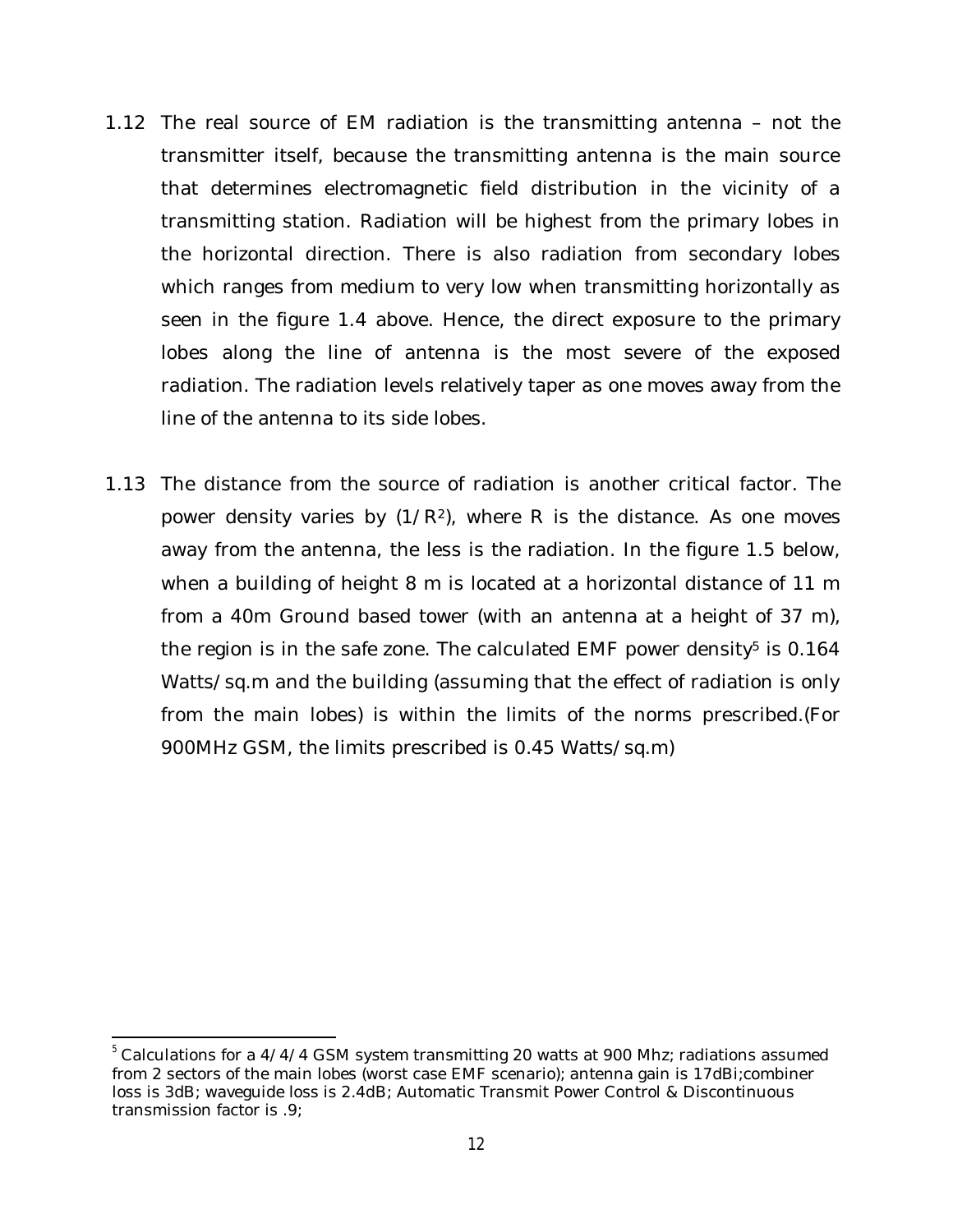

**Figure 1.5: EMF power density levels from mobile BTS**

Even when a building of height 18 m, located at a horizontal distance of 19 m from a 10m tower (with an antenna at a height of 8 m) installed in the roof of a building, 10m high, the region is still in the safe zone. The calculated EMF power density<sup>6</sup> is 0.432 Watts/sq.m and the building (assuming that the effect of radiation is only from the main lobes) is within the limits of the norms prescribed as shown in figure 1.6.

**Figure 1.6: EMF power density levels from mobile BTS**



<sup>&</sup>lt;sup>6</sup> Calculations for a 4/4/4 GSM system transmitting 20 watts at 900 MHz; radiations assumed from 2 sectors of the main lobes (worst case EMF scenario say the azimuth of the building with respect to the tower is 110degree); antenna gain is 17dBi;combiner loss is 3dB; waveguide loss is 2.4dB; Automatic Transmit Power Control & Discontinuous transmission factor is .9;

 $\overline{a}$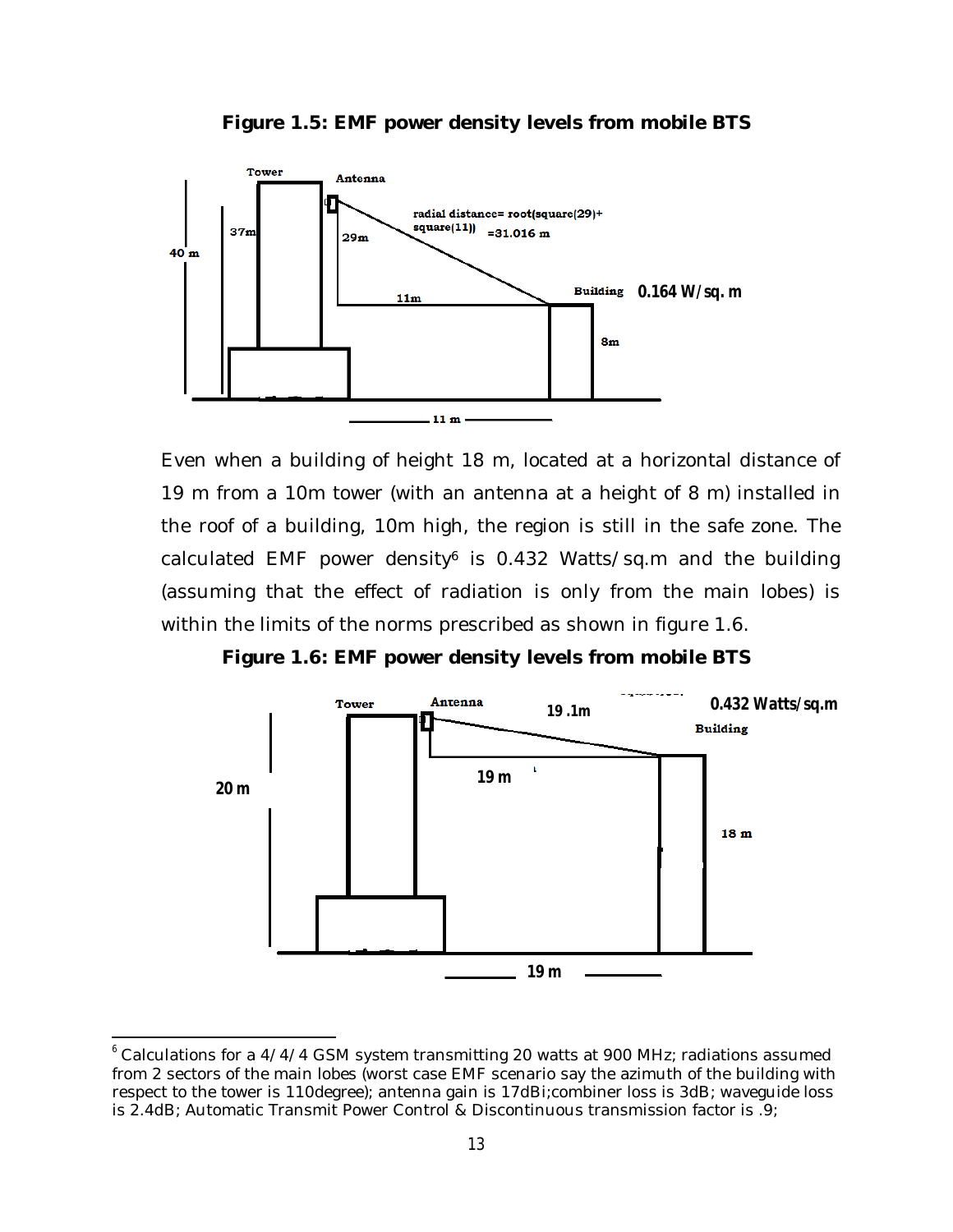1.14 Generally, a cell phone tower is shared by more than one operator to provide mobile services. The more the number of antennas, the greater is the power intensity in the nearby area. Power levels near towers are higher and reduce with distance. It is reduced to 1/4 when the distance from antenna doubles, and  $\frac{1}{9}$  when distance is tripled and so on. The EMF power density varies with distance as shown in Figure 1.7 below.



#### **Figure1.7 Power levels from the antenna**

In addition, the safe distance from the tower also depends on the number of antennas served by the tower. The relation between antennas and distance is as given in the below table.

| Table 1.2: Safe distance in case of multiple antennas |  |  |  |  |
|-------------------------------------------------------|--|--|--|--|
|-------------------------------------------------------|--|--|--|--|

| S.No. | <b>Number of</b><br><b>Multiple</b><br>antennas | <b>Building/Structure distance</b><br>from the antenna (safe<br>distance) (in mtrs) |
|-------|-------------------------------------------------|-------------------------------------------------------------------------------------|
|       | $\boldsymbol{\mathcal{P}}$                      | 35                                                                                  |
| 2     | 4                                               | 45                                                                                  |
| 3     | 6                                               | 55                                                                                  |

1.15 In any particular exposure situation, the calculated values should be compared with the appropriate reference values (ICNIRP levels).

The intensity of Radio waves at ground level shall be much lesser than that of in Main Beam direction.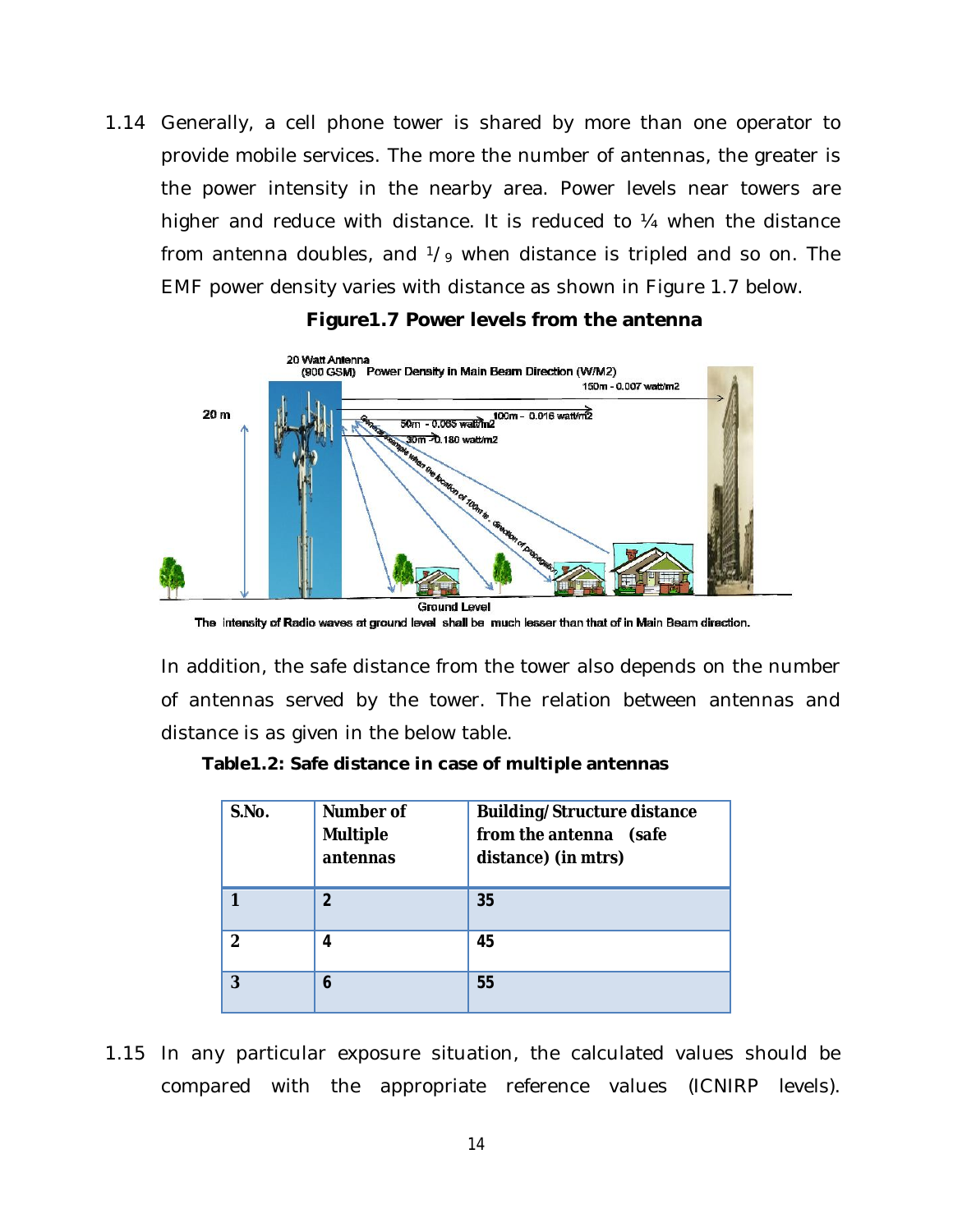Compliance with the reference level will ensure compliance with the relevant quantities like current density, specific absorption rate and power density. If the measured value exceeds the reference level it is necessary to test compliance with the relevant field quantity and to determine whether additional protective measures are necessary.



**Figure 1.8: Occupational & Compliance Zone**

Based on the reference level specified by ICNIRP, the compliance distance from base station antenna could also be calculated with the help of Equivalent Iso-Tropically Radiated Power (EIRP in watts) in the direction of the maximum gain of the antenna. Hence, three types of exposure zones can be identified:

- (a) Compliance zone where potential exposure to EMF is below the applicable limits. In the figure 1.8 above, the compliance zone is 15.74m.
- (b) Occupational zone-where potential exposure of EMF is below the limits for occupational exposure but exceeds the limits for general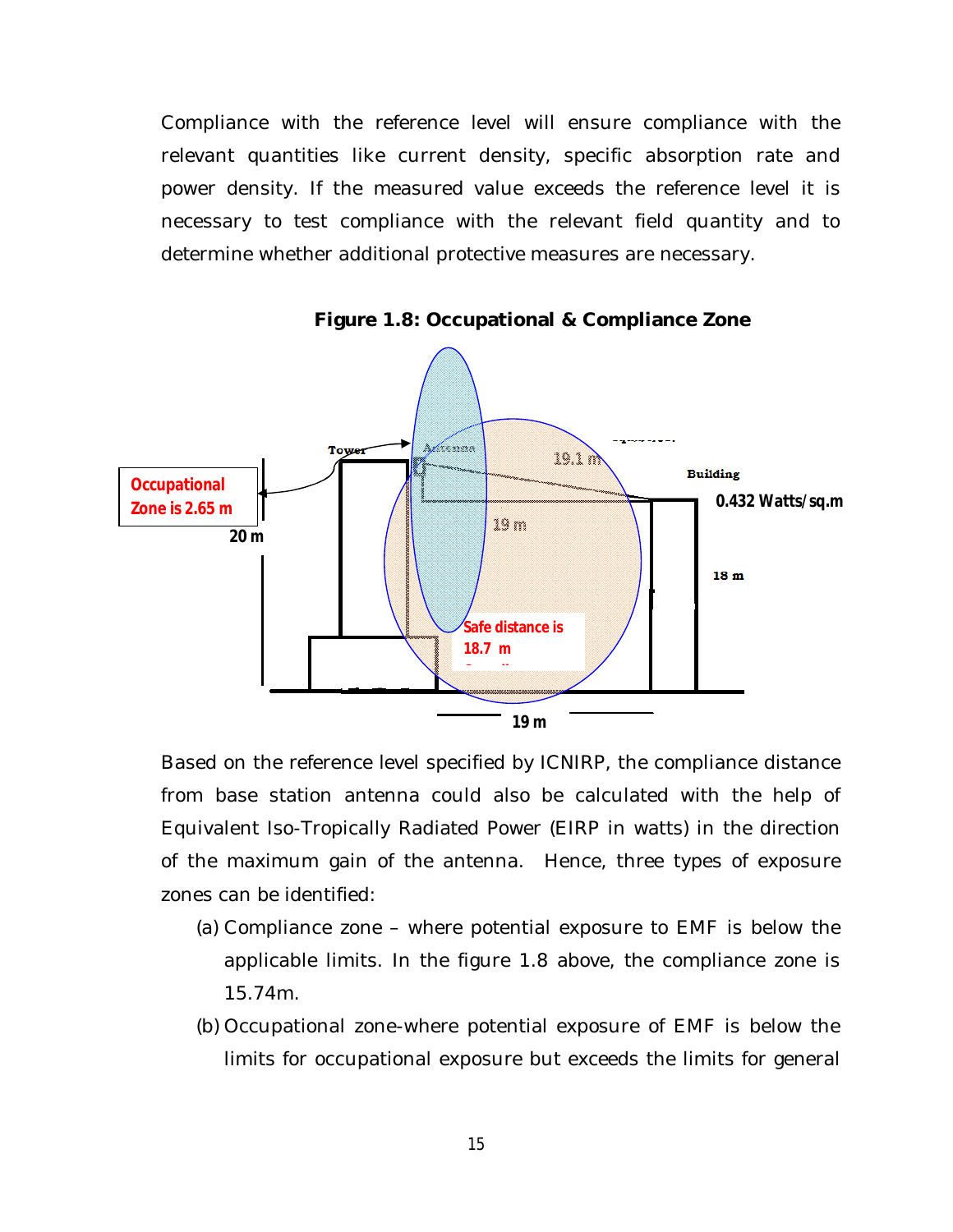public exposure. Here, 'occupational' refers to operational and maintenance staff. In the figure 1.8 above, this zone is 2.2m.

(c) Exceedance Zone - where potential exposure of EMF exceeds the limits for both occupational and general public exposure.



**Figure 1.9: Exclusion Zone**

For distances greater than the compliance zone, the radiation levels are under limits. Compliance zone indicates a safe distance from the antennae. In the compliance zone, potential exposure to EMF is below the applicable limits as shown in figure 1.9 above.

- 1.16 In addition, EMF radiation depends on the following:-
	- Frequency / wavelength of RF signal being transmitted;
	- Radio Frequency Power radiated from the antenna;
	- Duration of Exposure of RF signal at a given distance from the antenna ;
	- Exposure from other antennas located in the area;
	- Duration/ frequency of recurrent exposure ;
	- Temperature and humidity.

#### **Radiation from Mobile Handsets:**

1.17 Exposure to low-frequency electromagnetic fields normally results in negligible energy absorption and no measurable temperature rise in the body. However, exposure to electromagnetic fields at frequencies above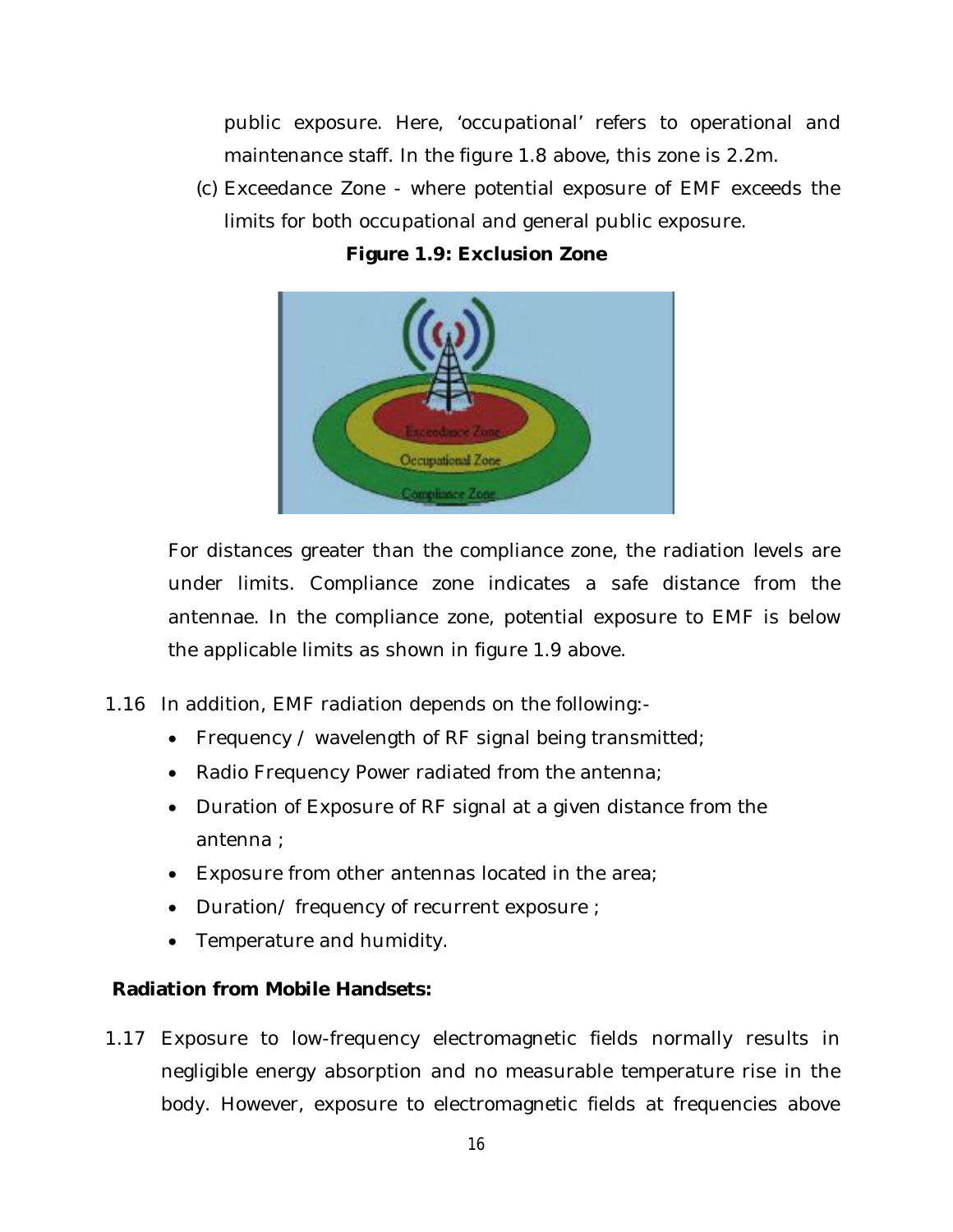100 KHz can lead to absorption of energy and increase in body temperature. At frequencies between 100 kHz and 20 MHz, significant absorption may occur in the neck and legs; at frequencies in the range of 20 MHz to 300 MHz, relatively high absorption can occur in the whole body; when frequencies are in the range of around 300 MHz to several GHz, significant local, non-uniform absorption occurs; and in frequencies above 10 GHz, energy absorption occurs primarily at the body surface.

- 1.18 In mobile phones, frequencies ranging from 800 MHz to 2100 Mhz are normally used. However, the EMF radiation levels are within limits because the power radiated from the headset is low around 1 W and each headset operates within a prescribed Specific Absorption Rate (SAR) that reflects the amount of radio waves absorbed by the body tissue during use of a mobile phone. Between 100 kHz and 10 GHz these basic restrictions are provided on SAR to prevent whole body heat stress and excessive localized tissue heating. The limits for SAR, as determined by the strength of the electromagnetic field necessary to reach the body are accordingly set and they are an indicator for ensuring that equipment like mobile phones are operating within the prescribed parameters.
- 1.19 SAR is a measure of the rate at which energy is absorbed by the human body when exposed to EMF. It is defined as the power absorbed per mass of tissue and has units of watts per kilogram (W/kg). SAR is usually averaged either over the whole body, or over a small sample volume (typically 1 g or 10 g of tissue). The value cited is then the maximum level measured in the body part studied over the stated volume or mass.
- 1.20 SAR values for mobile phones always refer to the maximum possible transmission power. However, these values will only be reached under low field strengths in areas of low coverage. SAR values do not take into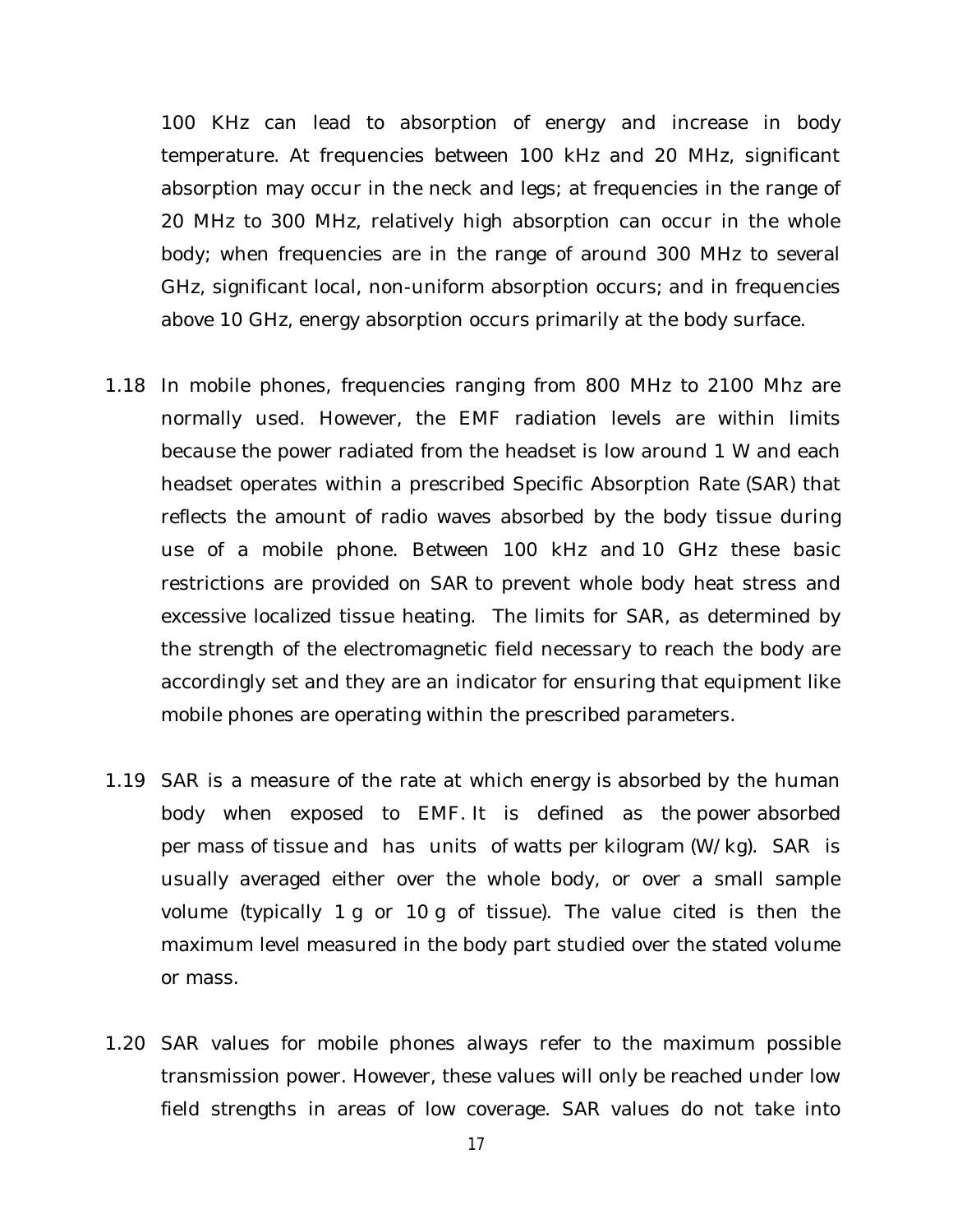consideration the specific transmission properties of each mobile phone. They indicate the possible maximum and not the actual or average transmission power.

1.21 Different mobile handsets create varying electromagnetic fields owing to differences in their design and construction, as well as their electronics and antenna. Therefore, even though SAR values are an important indicator to compare the maximum possible EMF exposure, a single SAR value does not provide sufficient information about the amount of EMF exposure under practical usage conditions to reliably compare individual cell phone models.

#### **ICNIRP Guidelines for EMF Radiation**

1.22 International Commission on Non-Ionizing Radiation Protection (ICNIRP) is a body of independent scientific experts covering areas of Epidemiology, Biology, Dosimetry and Optical Radiation and a number of consulting experts. This body studies possible adverse effects on human health from exposure to non-ionising radiation. ICNIRP's principal aim is to disseminate information and advice on the potential health hazards of exposure to non-ionizing radiation. As per the ICNIRP Guidelines, the levels of safety are:

| <b>Frequency Range</b>         | <b>Power Density</b><br>(Watt/Sq. Meter) |
|--------------------------------|------------------------------------------|
| 400MHz to 2000MHz (2GHz) f/200 |                                          |
| 2GHz to 300GHz                 | 10                                       |

**(f : is the frequency of operation in MHz)**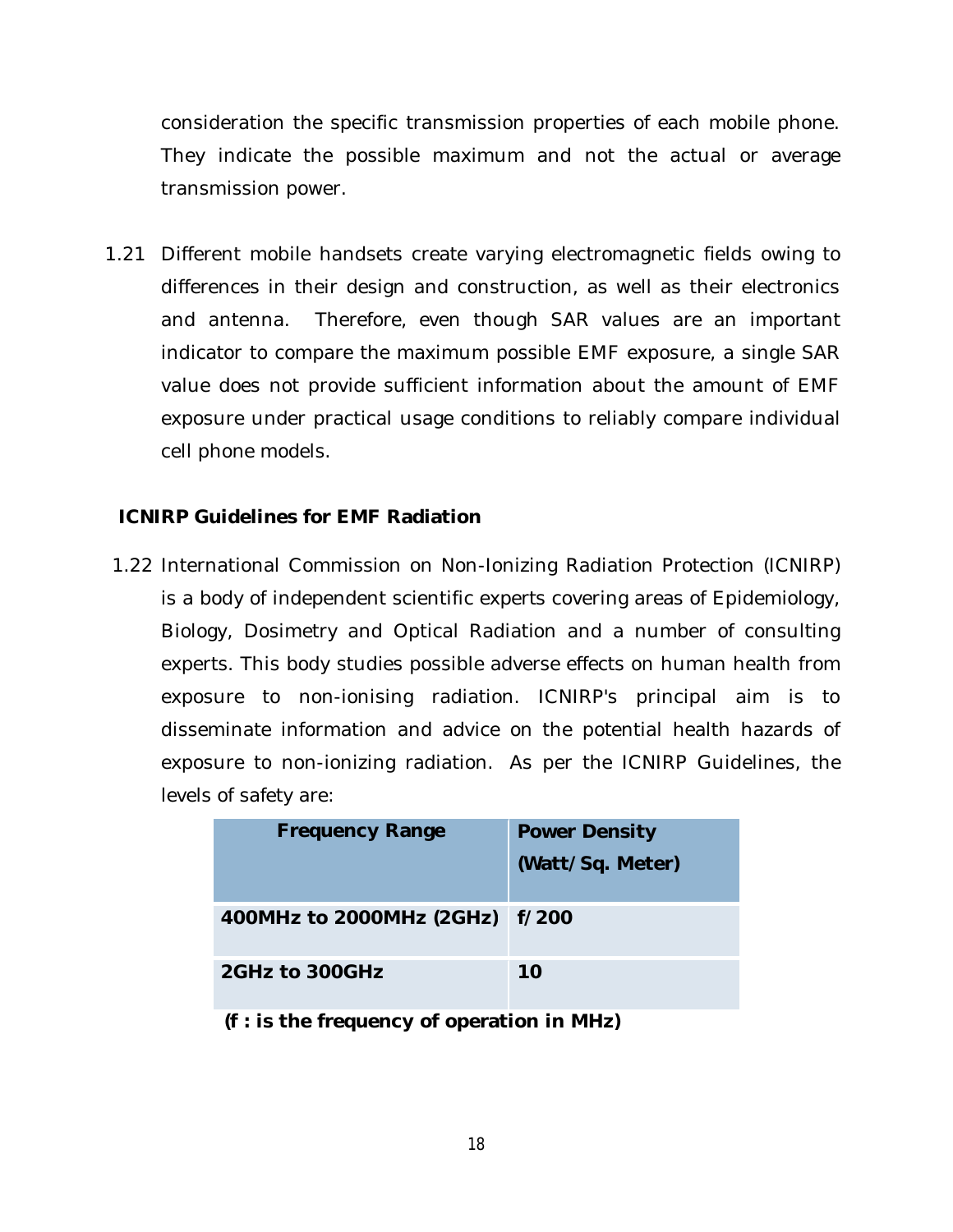#### **EMF Radiation Norms in India for mobile towers (BTS):**

1.23 In India, monitoring of the radiation emanating from the BTS is carried out by the Department of Telecommunications (DoT). The DoT has issued instructions regarding setting up of acceptable EMF radiation limits and the testing procedure to be followed. The Telecom Enforcement Resource & Monitoring (TERM) Cells, a unit of DOT, tests upto 10% of BTS sites selected randomly by them. Additionally, BTS sites, against which there are public complaints, are also tested by TERM Cells. In 2008, DoT has adopted the ICNIRP Guidelines and prescribed limits/levels for antennas (Base Station Emissions) for general public exposure. Accordingly, the License conditions of telecom service providers were also amended by DoT in November 2008 by inserting a clause 43.6A in the Unified Access Services (UAS) license agreement. Clause 43.6A reads as under:-.

> "*43.6 A. Licensee shall conduct audit and provide self-certificates annually as per procedure prescribed by Telecommunication Engineering Centre (TEC)/or any other agency authorized by licensor from time to time conforming to limits/levels for antennae (Base station Emissions) for general public exposure as prescribed by International Commission on Non-Ionizing Radiation Protection (ICNIRP) from time to time. The present limits/levels are reproduced as detailed below:*

| <b>Frequency Range</b> | E-Field        | H-Field         | Power     |
|------------------------|----------------|-----------------|-----------|
|                        | Strength       | Strength        | Density   |
|                        | (Volt/Meter    | (Amp/Meter)     | (watt/Sq. |
|                        | (V/m)          | (A/m)           | Meter     |
|                        |                |                 | (W/Sq. m) |
|                        |                |                 |           |
| 400MHz<br>to           | $1.375f^{1/2}$ | $0.0037f^{1/2}$ | f/200     |
| 2000MHz                |                |                 |           |
|                        |                |                 |           |
| $2GHz$ to $300GHz$     | 61             | 0.15            | 10        |
|                        |                |                 |           |

禸

*(f=frequency in MHz)*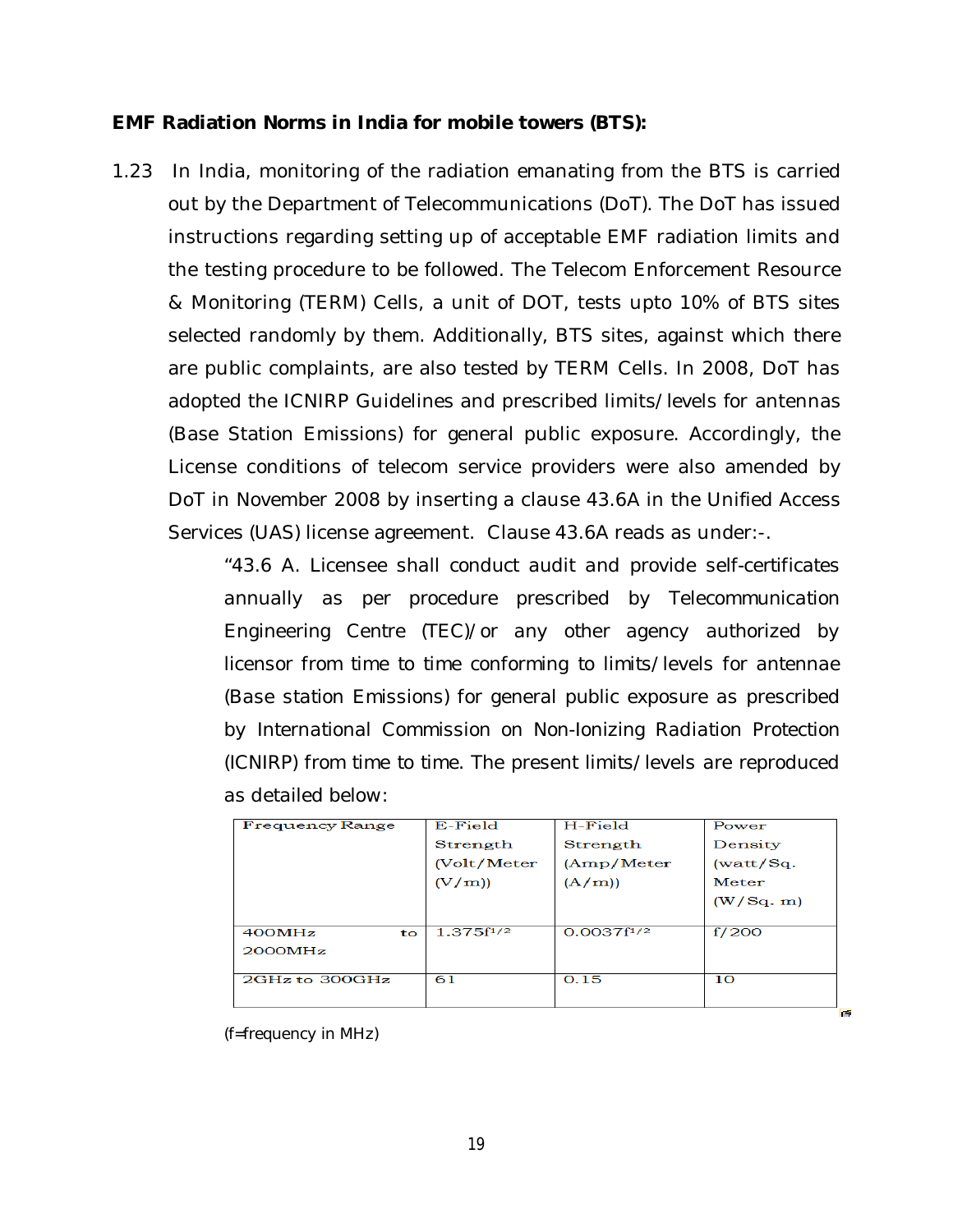*Note: The compliance in the form of Self Certificate shall commence six months after the date of issue of prescribed test procedure by TEC or any other agency authorized by licensor."*

- 1.24 As per instructions issued by DoT, vide their letter No. 800-15/2010-VAS dated 08.04.2010 implementation of radiation within norms of EMF exposure of BTS is entrusted to TERM Cell of DoT. All the telecom service providers were also directed to submit to the respective TERM Cells selfcertificates to the effect that they had met the radiation norms.
- 1.25 On 24.08.2010, the DoT set up an Inter-ministerial Committee (IMC) consisting of officers from DoT, Indian Council of Medical Research (Ministry of Health), Department of Biotechnology and Ministry of Environment and Forest to examine the effects of Electro Magnetic Field radiation from base stations and mobile phones.
- 1.26 The IMC has given its recommendations on various issues related to EMF radiation by mobile tower and handsets. The report states that:

*"Member Scientist, ICMR has indicated that the hot tropical climate of the country, low body mass index (BMI), low fat content of an average Indian as compared to European countries and high environmental concentration of radio frequency radiation may place Indians under risk of radio frequency radiation adverse effect."*

So there is a need to explore the possibility of impact of geographical location on adverse health effect from EMF radiation from mobile towers.

1.27 The report also specifies monitoring of the EMF radiation. It also proposed that the provision of EMF radiation monitoring network may be considered similar to that of the national ambient air monitoring network or ambient noise monitoring network or weather monitoring stations. It also recommended provision of online monitoring of radiation levels through establishment of static testing and measuring centers at major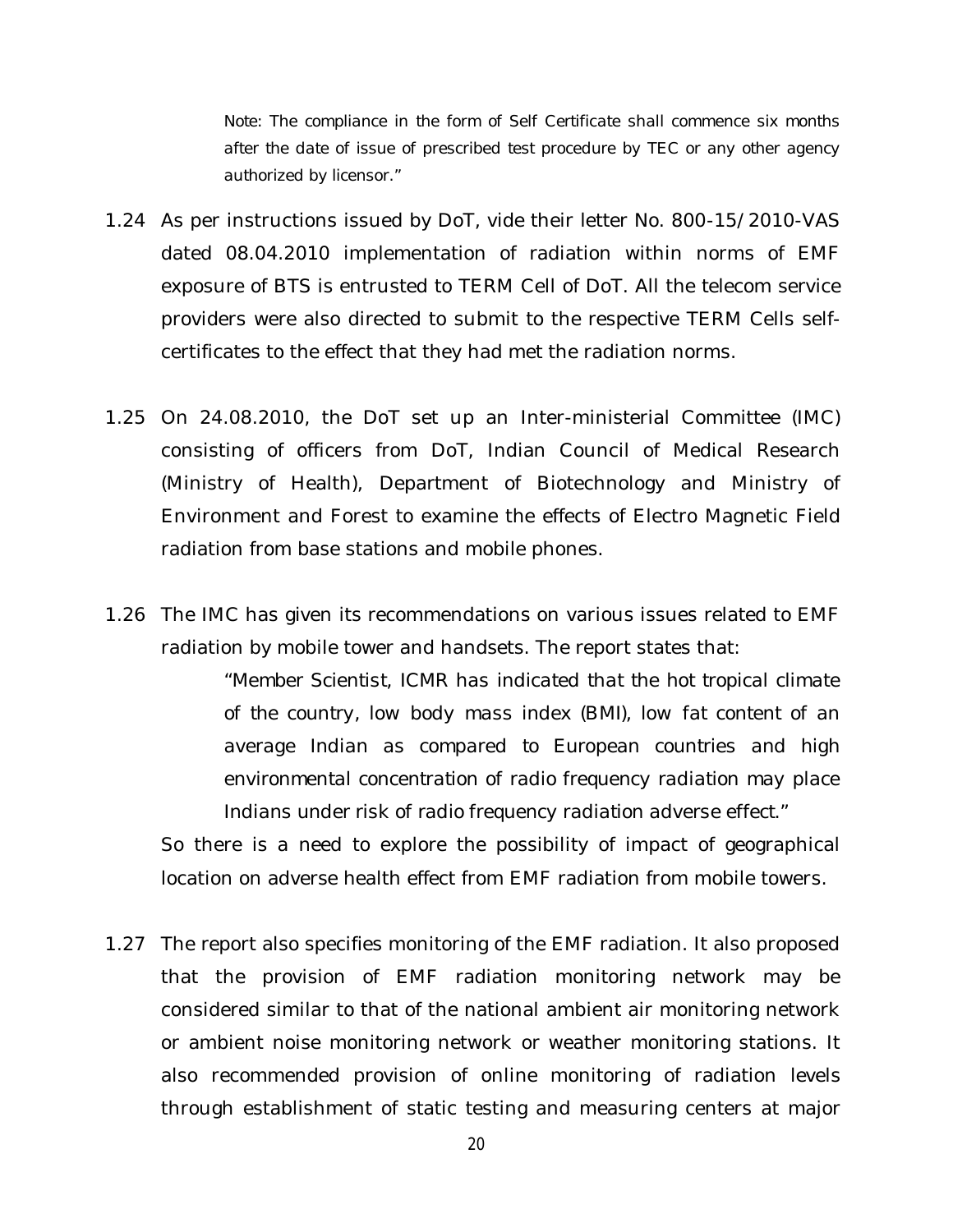cities. The collected data could then be sent to central servers for further processing. This is similar to the measurement of pollution levels (noise and air quality) by the Central Pollution Control Board, under the Ministry of Environment and Forests.

- 1.28 The report also recommends that the SAR value information is to be embossed and displayed on the handset. The SAR value information of different mobile handsets should be made available on the Government's website and to the concerned regulatory agency. The report also recommends long-term scientific research related to health aspects of EMF radiation exposure and associated technologies.
- 1.29 The IMC has examined 90 international and national studies/reference papers related to EMF radiation before finalizing the report. In its report, IMC has indicated that most laboratory studies were unable to find a direct link between exposure to radio frequency radiation and health; and the scientific studies as yet have not been able to confirm a cause and effect relationship between radio frequency radiation and health. The effect of emission from cell phone towers is not known yet with certainty. Nevertheless, the IMC recommended lowering the mobile towers' EMF exposure limits to 1/10<sup>th</sup> of the existing prescribed limit as a matter of abundant precaution. Subsequently, the Department of Telecommunications has accepted the recommendations of the IMC and amended the Clause 43.6 A of Unified Access Services License on 10.01.2013, to include the revised limits/levels: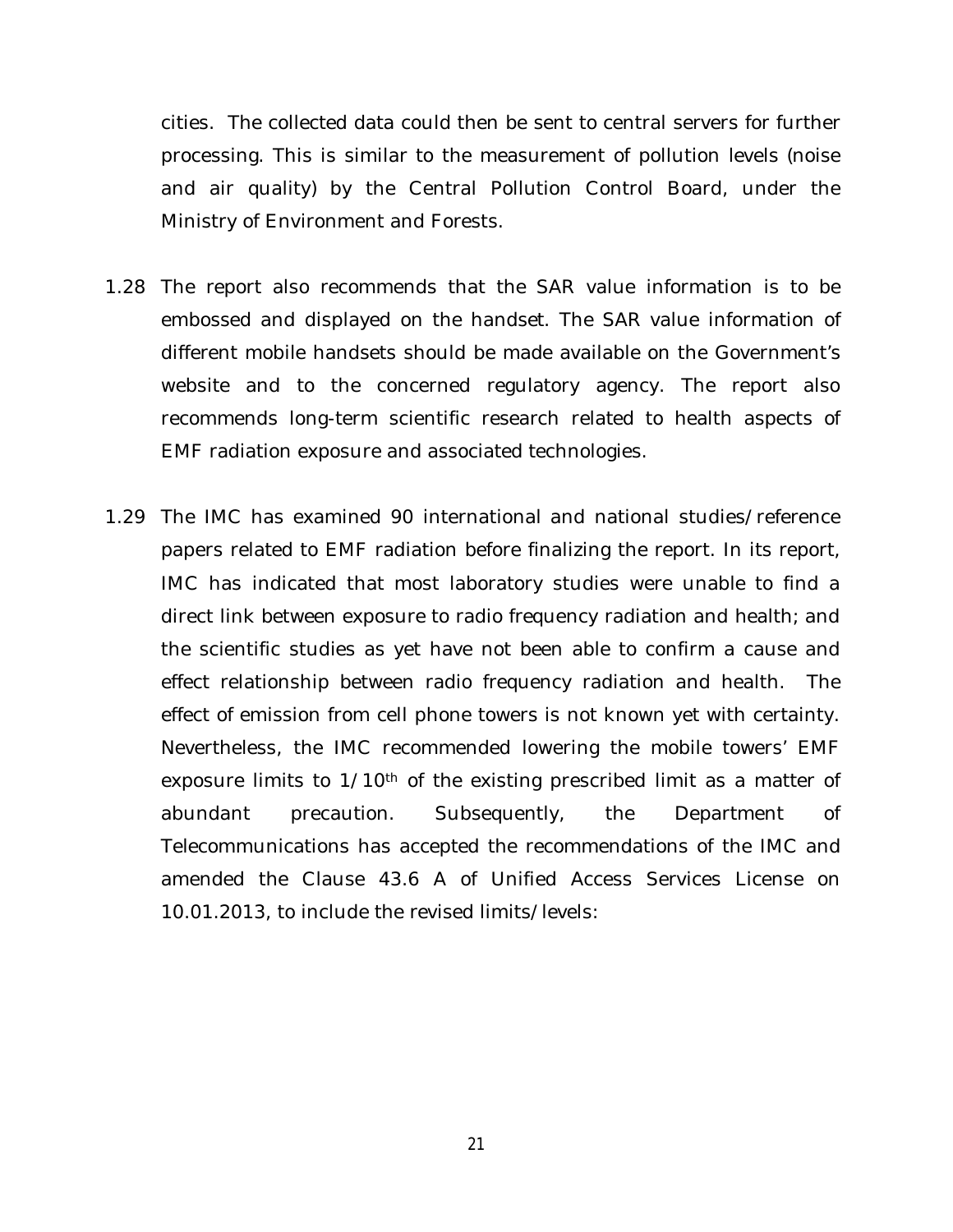*"43.6 A. …….. The present limits/levels are reproduced as detailed below:*

| Frequency  | E-Field Strength | H-Field Strength | Power     |
|------------|------------------|------------------|-----------|
| Range      | (Volt/Meter      | (Amp/Meter       | Density   |
|            | (V/m)            | (A/m)            | (W/Sq. m) |
| 400MHz to  | $0.434f^{1/2}$   | $0.0011f^{1/2}$  | f/2000    |
| 2000MHz    |                  |                  |           |
| 2GHz<br>to | 19.29            | 0.05             | 1         |
| 300GHz     |                  |                  |           |

(f=frequency in MHz)"

1.30 Consequent to this revision by DoT, **Indian standards are now 10 times more stringent than many countries (like USA, Canada, Japan and Australia) in the world which follow ICNIRP guidelines**. A number of countries have specified their own radiation levels keeping in view the environmental and physiological factors. The power density limits vary from 0.001 Watt/  $m<sup>2</sup>$  to 12 Watt/  $m<sup>2</sup>$  at 1800 MHz operating frequency as shown in Table 1.4 below. In India the prescribed reference level at 1800 MHz is 0.92 Watt/ m<sup>2</sup> and at 900 MHz is 0.45 Watt/m<sup>2</sup> as shown in Table 1.3 below.

| Frequency       | <b>ICNIRP Radiation</b> | <b>Revised DoT Norms effective from</b> |
|-----------------|-------------------------|-----------------------------------------|
|                 | norms                   | 01.09.2012                              |
| <b>900 MHz</b>  | 4.5 Watt/sq.m           | $0.45$ Watt/sq.m                        |
| <b>1800 MHz</b> | 9 Watt/sq.m             | 0.9 Watt/sq.m                           |
| <b>2100 MHz</b> | 10.5 Watt/sq.m          | 1.05 Watt/sq.m                          |

**Table1.3: Revised EMF radiation norms for mobile towers (BTS) in India**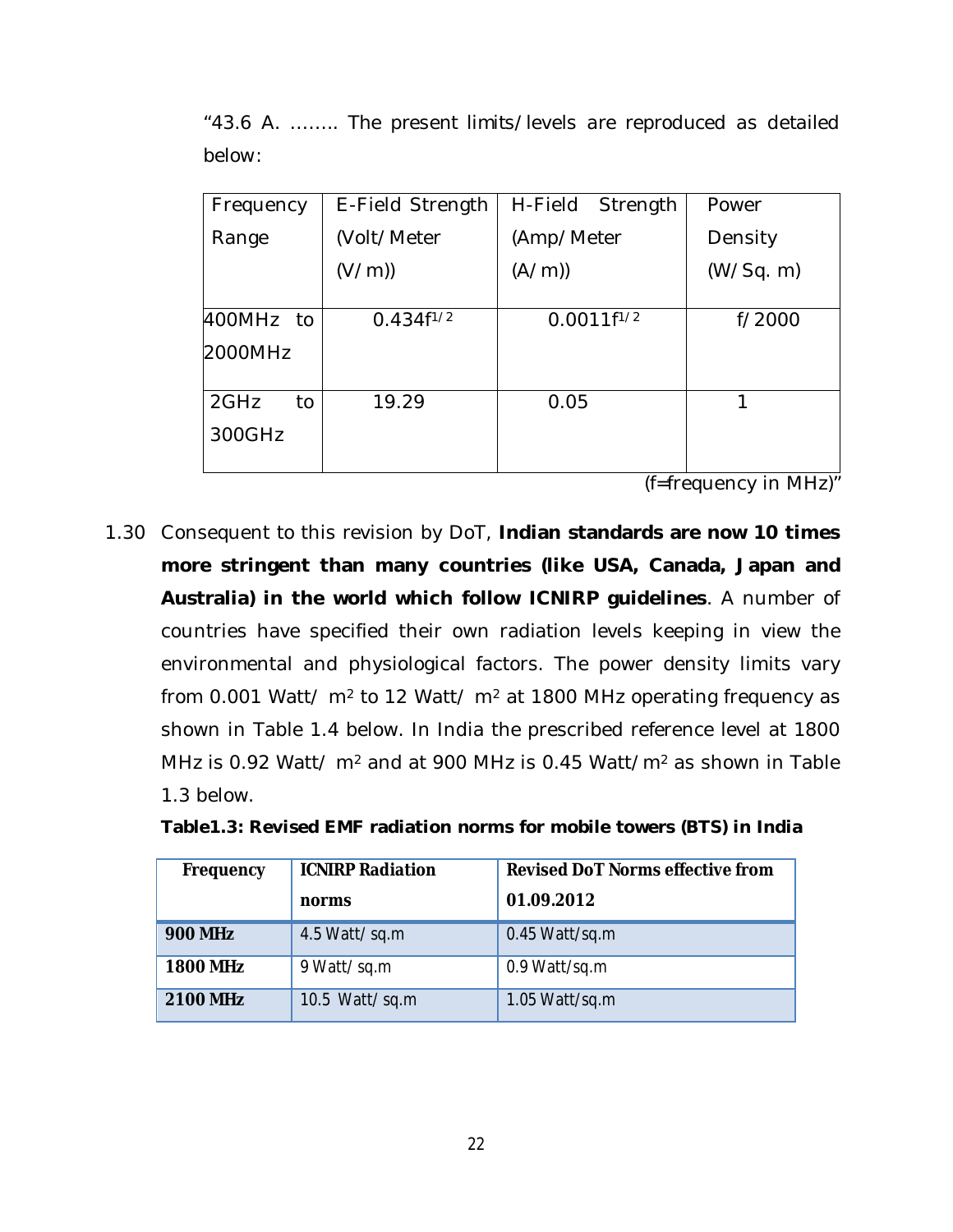| Table1.4: International EMF radiation norms for mobile towers (BTS) |  |  |  |
|---------------------------------------------------------------------|--|--|--|
|                                                                     |  |  |  |

|            | <b>International Exposure limits for EMF (1800 MHz)</b> |
|------------|---------------------------------------------------------|
| 12 W/m2    | USA, Canada and Japan                                   |
| 9.2 W/m2   | ICNIRP and EU recommendation 1998                       |
| 9 W/m2     | Exposure limit in Australia                             |
| 2.4 W/m2   | Exposure limit in Belgium                               |
| 1.0 W/m2   | Exposure limit in Italy, Israel                         |
| 0.5 W/m2   | Exposure limit in Auckland, New Zealand                 |
| 0.45 W/m2  | Exposure limit in Luxembourg                            |
| 0.4 W/m2   | Exposure limit in China                                 |
| 0.2 W/m2   | Exposure limit in Russia, Bulgaria                      |
| 0.1 W/m2   | Exposure limit in Poland, Paris, Hungary                |
| 0.1 W/m2   | Exposure limit in Italy in sensitive areas              |
| 0.095 W/m2 | Exposure limit in Switzerland                           |
| 0.09 W/m2  | ECOLOG 1998 (Germany) Precaution<br>recommendation only |
| 0.001 W/m2 | Exposure limit in Austria                               |

## **EMF Radiation limit from Mobile Handsets:**

1.31 With effect from 1st Sept. 2012, the SAR values for mobile phones have been revised to 1.6 W/kg averaged over 1 gram of human tissue.

| Table1.5: Revised EMF radiation norms for mobile handset |
|----------------------------------------------------------|
|                                                          |

| Frequency (10<br>MHz to 10 GHz) | <b>ICNIRP SAR Limit</b> | <b>Revised SAR Limit</b><br>effective from<br>01.09.2012 |
|---------------------------------|-------------------------|----------------------------------------------------------|
| <b>General Public</b>           | 2 Watt/Kg (averaged     | 1.6 watt/Kg (averaged                                    |
| Exposure                        | over 10gm tissue)       | over 1 gm tissue)                                        |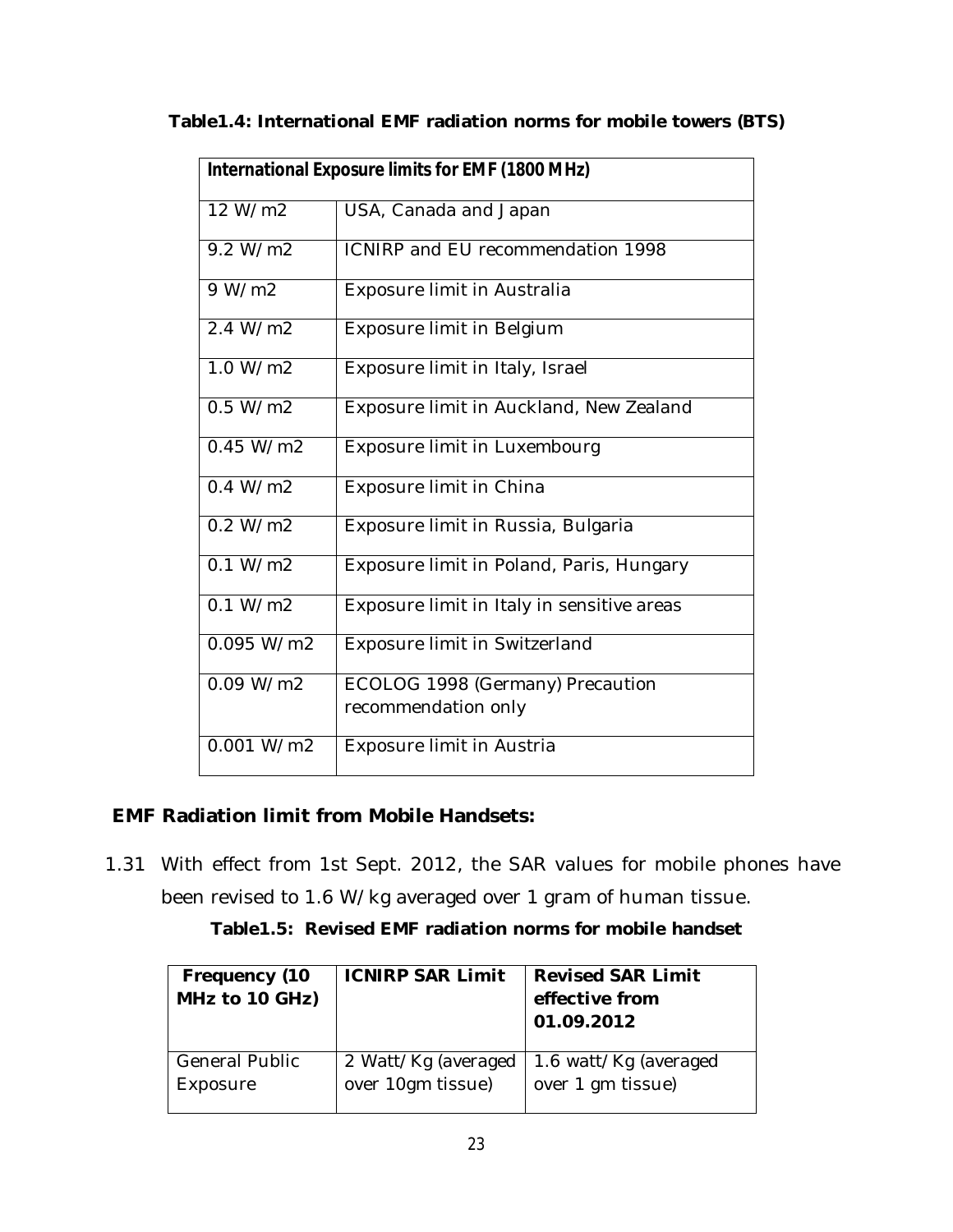| Countries     | <b>SAR value limits</b>              |
|---------------|--------------------------------------|
| China         | 2W/kg averaged over 10g of tissue    |
| Singapore     | 2W/kg averaged over 10g of tissue    |
| Ghana         | 2W/kg averaged over 10g of tissue    |
| <b>Brazil</b> | 2W/kg averaged over 10g of tissue    |
| Nigeria       | 2W/kg averaged over 10g of tissue    |
| Japan         | 2W/kg averaged over 10g of tissue    |
| Rep. of Korea | 2W/kg averaged over 10g of tissue    |
| Europe        | 2W/kg averaged over 10g of tissue    |
| Australia     | 1.6 W/kg averaged over 1 g of tissue |
| <b>USA</b>    | 1.6 W/kg averaged over 1 g of tissue |
| Canada        | 1.6 W/kg averaged over 1 g of tissue |

**Table1.6: SAR values for mobile handsets of some countries**

**India has adopted the most stringent SAR values for mobile handsets when compared to other countries (at par with USA, Canada & Australia).**

1.32 **From 1st Sept. 2013, only mobile handsets with the revised SAR value of 1.6 W/kg are permitted to be manufactured or imported into India.** It is mandatory for manufacturers to display the SAR level on each mobile handset.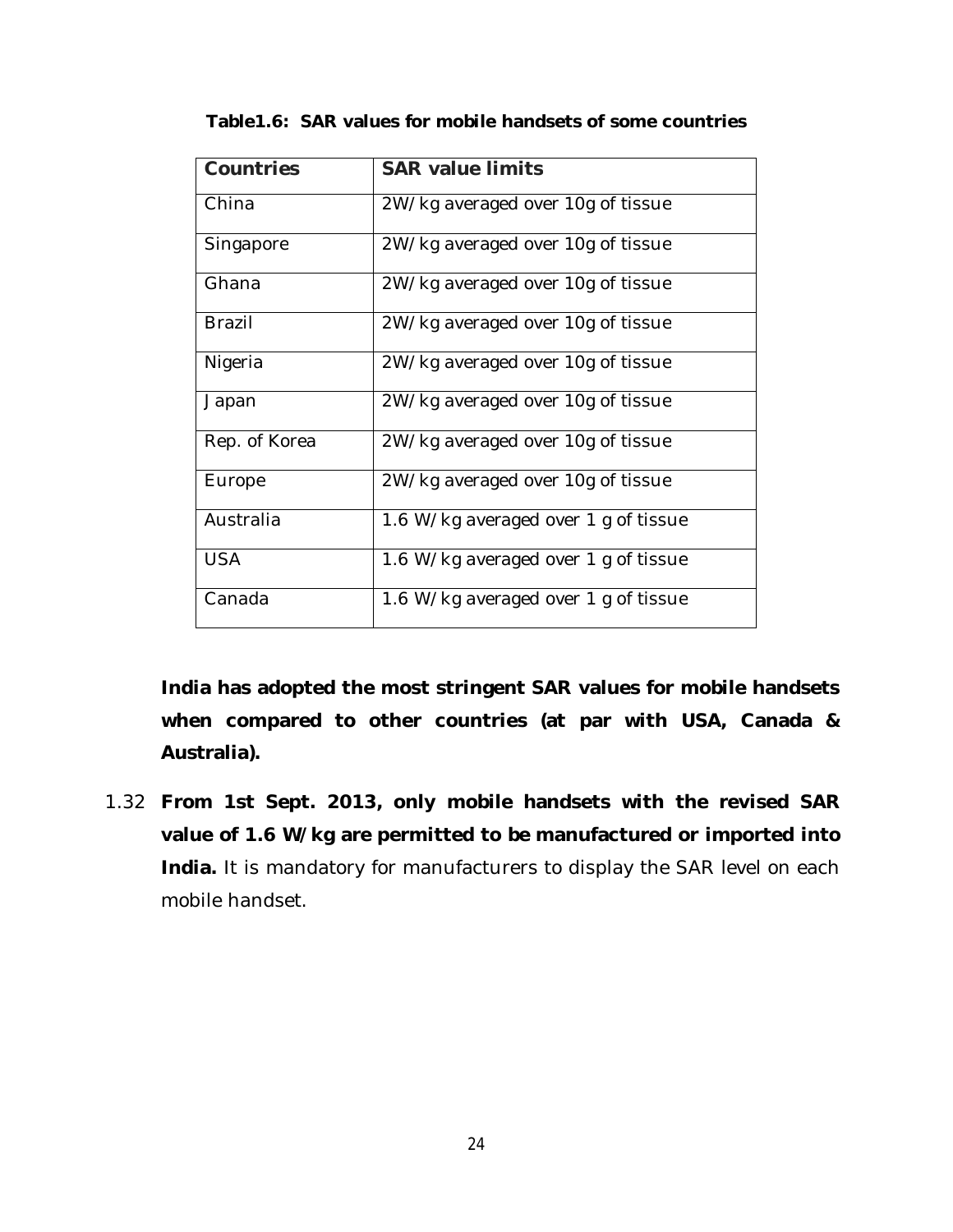# **Chapter-II: Studies on the effects of EMF**

- 2.1. In the recent past, people living in vicinity of cell towers have raised the issue of adverse health effects of radiation emanating from cell towers. Some studies have been conducted in this regard in various countries. A group of experts believe that the EMF radiation emitted from BTS and mobile handsets causes health hazards to human beings, animals, birds etc. Some experts describe the short term health disorders caused by this kind of radiation as "microwave sickness" or "radiofrequency syndrome" which includes headache, fatigue, irritability, sleeping disorders etc.
- 2.2. The biological effects of radio waves are being explored. Various studies have been conducted in different countries; however, there is no conclusive evidence of adverse effect of EMF radiation on human health. In order to assess the scientific evidence of possible health effects of EMR in the frequency range from 0 to 300 GHz, the World Health Organization (WHO) established the International EMF Project in 1996. WHO released a fact sheet on "Electromagnetic fields radiation and public health: Base stations and wireless technologies" in May 2006 wherein it has held that:

"*Considering the very low exposure levels and research results collected, there is no convincing scientific evidence that the weak RF signals from cell phone towers and wireless networks cause adverse health effects" and in its fact sheet on "Electromagnetic fields*  radiation and public health: mobile phones in June 2011 held that *"..to date, no adverse health effects have been established as being caused by mobile phone use*".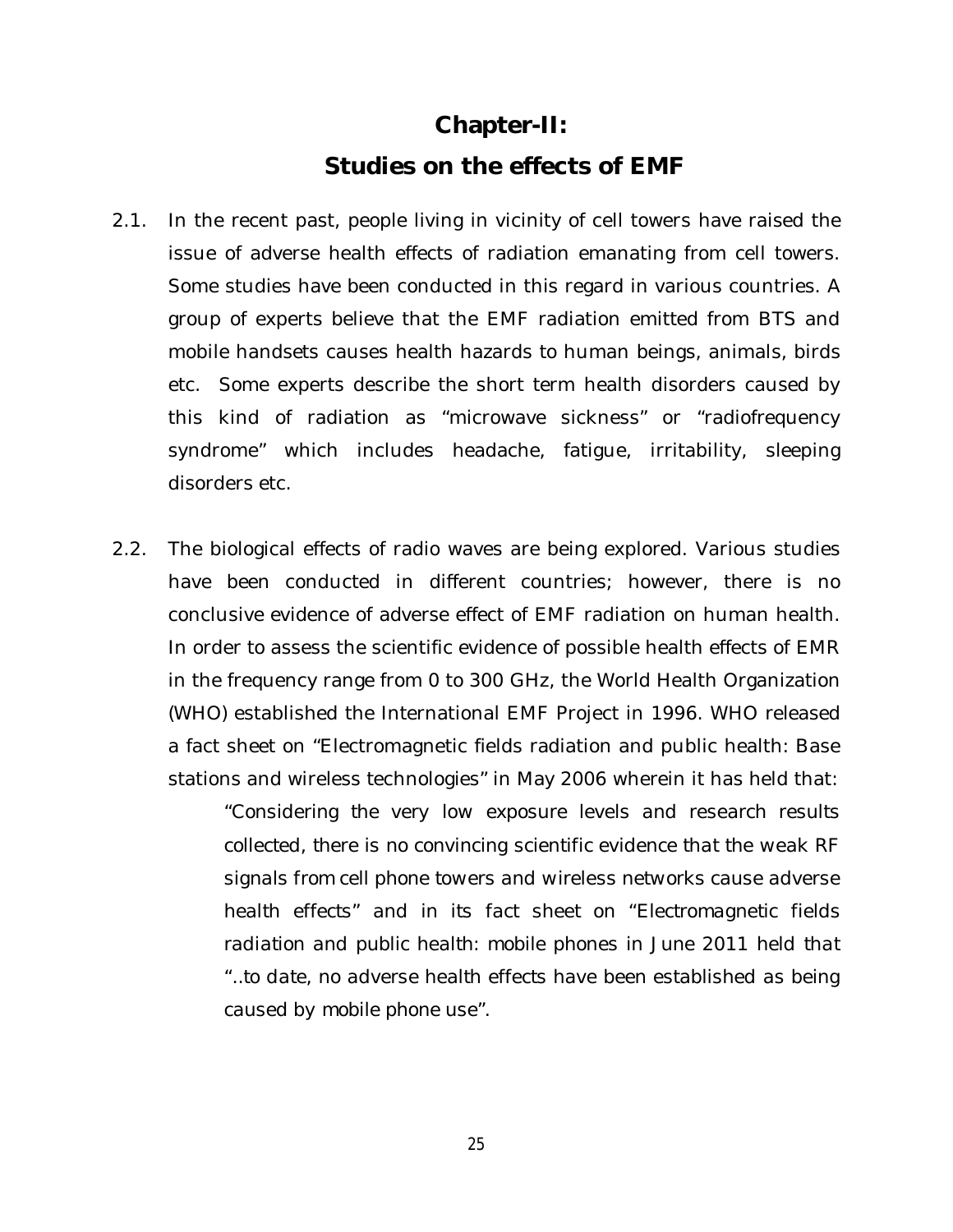*2.3.* In its latest update in September 2013, WHO had stated that:

*"While an increased risk of brain tumors from the use of mobile phones is not established, the increasing use of mobile phones and the lack of data for mobile phone use over time periods longer than 15 years warrant further research of mobile phone use and brain cancer risk. In particular, with the recent popularity of mobile phone use among younger people, and therefore a potentially longer lifetime of exposure, WHO has promoted further research on this group and is currently assessing the health impact of RF fields on all studied endpoints."*

- *2.4.* Some of the statements from other international organisations include:
	- **Health Protection Agency (HPA), UK (April 2012)-**

*"No convincing evidence that RF field exposures below guideline levels of ICNIRP cause health effects in adults or children."*

**Swedish Radiation Safety Authority (SRSA) (2010)-**

*"…for up to about ten years of mobile phone use associations with brain tumour risk are unlikely. …For longer duration of use, for specific subtypes of cancer, and for children and adolescents data are sparse or non-existing, and conclusions are less certain."*

 **UK Independent Advisory Group on Non-Ionizing Radiation (AGNIR) (2012)-**

> *"In summary, although a substantial amount of research has been conducted in this area, there is no convincing evidence that RF field exposure below guideline levels causes health effects in adults or children"*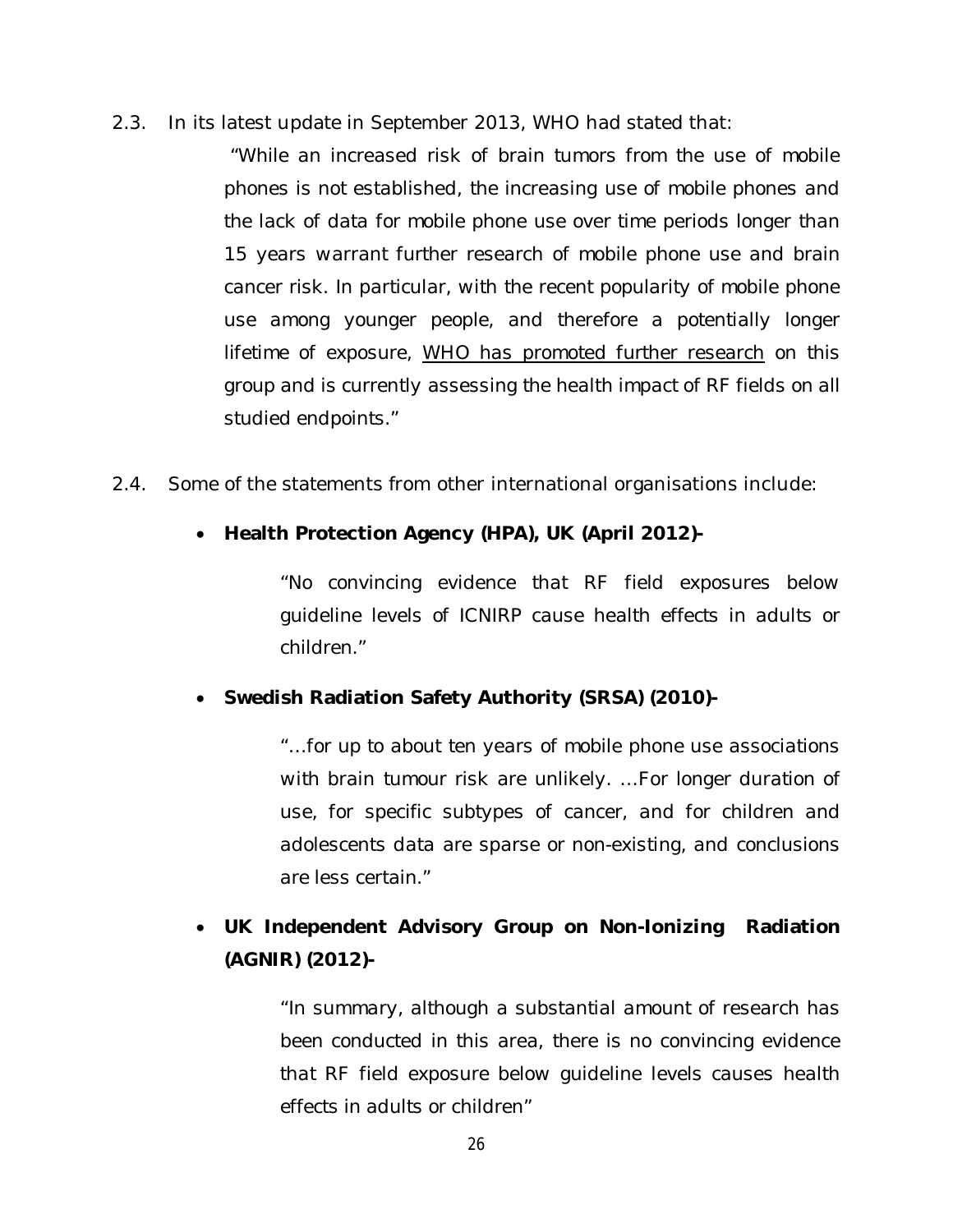**Danish Cohort Study, 2011-**

*"There is no evidence of any increased risk of brain or nervous system tumours or any cancer mobile phone subscribers"*

#### **Norwegian Institute of Public Health (NIPH), 2012-**

*"The large total number of studies provides no evidence that exposure to weak RF fields causes adverse health effects."*

2.5. In India, Department of Science & Technology (DST) constituted a committee on 01.10.2012, under the Chairmanship of Former Director General (ICMR), having representatives from Indian Institute of Technology (IIT) Chennai, Indian Institute of Toxicology Research, Lucknow, ICMR, Ministry of Health, Department of Telecom, Ministry of Environment & Forests and Dept. of Science & Technology. Request for Proposals (RFPs) on scientific assessment of possible health hazards and adverse impact on ecology in India specific context from Mobile Hand Sets & Mobile towers was also floated. The scope for this proposal will consider various factors that affect radiation levels, viz: High Population Density, in-organic Urban Growth, Narrow Lanes, Low Body Mass Index, Low Fat Content, and no. of Operators (10-12 in each Licensed Area).

# **STUDIES SUPPORTING OR DISCREDITING THE CONJECTURE OF ILL EFFECTS OF EMF RADIATION ON BIOLOGICAL LIFE FORMS**

## **Radiation Energy**

2.6. There have been arguments that EMF radiation has the potential to mutate DNA and cause cancer. However, to mutate a DNA, we need a certain threshold energy (energy per photon). It takes about 12eV to ionize water (hydrogen-oxygen covalent bond). EM radiation with photonic energy of more than 10 eV is generally considered ionizing.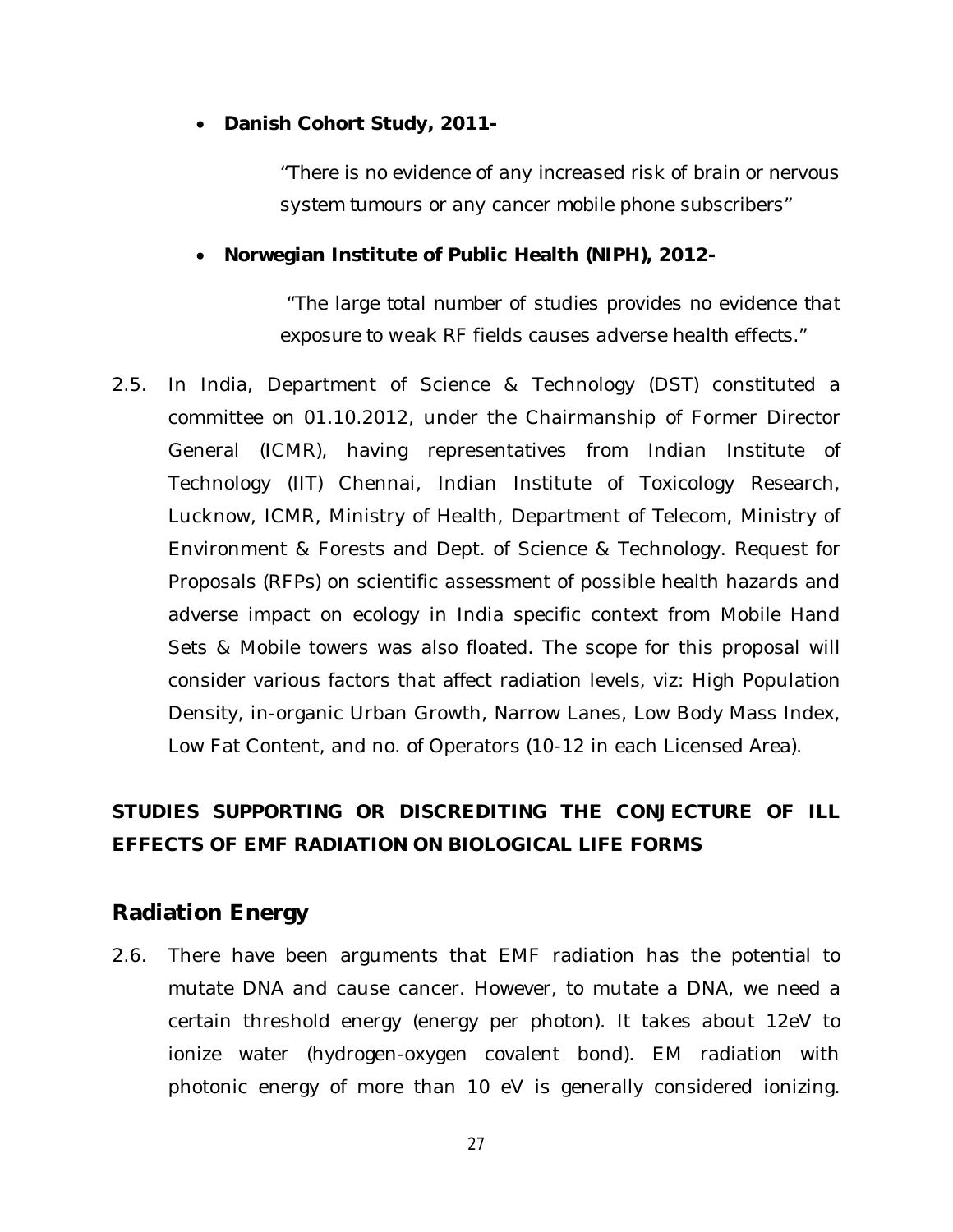Visible light photons have about 2eV of energy while EM radiation photons at 300 GHz have only1.24 meV (approx.) of energy. Hence, clearly EM radiation originating from cellular operations does not have enough energy to break chemical bonds or cause ionization. Hence diseases like cancer cannot be attributed to EM radiation from communication infrastructure<sup>7</sup>.

# **Electromagnetic Hypersensitivity (EHS)**

- 2.7. One potentially harmful effect of radio-frequency radiation is dielectric heating due to absorption of EM radiation<sup>8</sup>. However, if the temperature increase is small, the brain blood circulation is capable of disposing the excess heat by increasing the local blood flow. This is the normal cellular response to increase in temperature and does not have any adverse effect on the body.
- 2.8. Some also argue that there are other various symptoms like fatigue, sleep disturbance, loss of memory, disturbance indigestion etc. which have been attributed to exposure to low-level EM radiation from wireless devices. These symptoms are collectively known as Electromagnetic Hypersensitivity (EHS).
- 2.9. However, a study conducted by the WHO<sup>9</sup> concluded that EHS is characterized by a variety of non-specific symptoms that differ from individual to individual. The symptoms are certainly real and can vary widely in their severity. Whatever its cause, EHS can be a disabling problem for the affected individual. However, EHS has no clear

 $\overline{\phantom{a}}$ 7 "The Myth of Cell Phone radiation", VasantNatrajan, arXiv PHYSICS, http://arxiv.org/abs/1211.5203 ( $\bar{E} = h v$  is the equation that governs the energy of photons in the EM radiation of frequency  $V$  where  $h$  is the Plank's constant.)

<sup>&</sup>lt;sup>8</sup> Report of the Inter-Ministerial Committee on EM radiation, Government of India, DoT, 2011 9 http://www.cancer.gov/cancertopics/factsheet/Risk/cellphones;http://www.who.int/mediac entre/factsheets/fs193/en/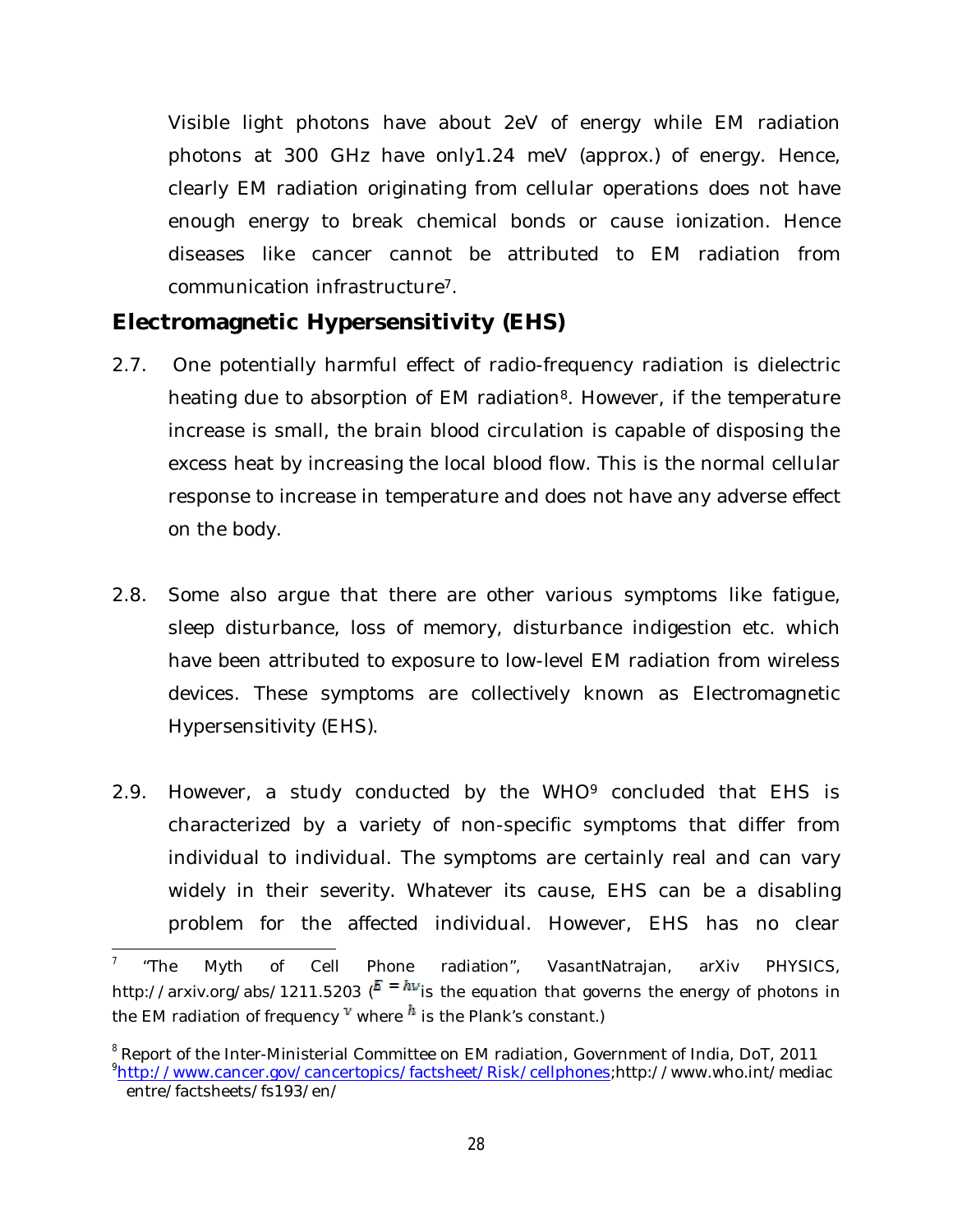diagnostic criteria and there is no scientific basis to link EHS symptoms to EM radiation. Furthermore, EHS is not a medical diagnosis, nor is it clear that it represents a single medical problem.

2.10. A number of studies have continued to report some link between exposure to EMF radiation and occurrence of a variety of health disorders, though these studies are considered inconclusive. For instance, the US National Cancer Institute has concluded that there is no danger of cancer from cell-phone radiation<sup>10</sup>.

#### **Published results**

- 2.11. In some experiments conducted on rats, it was suggested that EM radiation can affect the reproductive health of rats<sup>11</sup> (ICMR and CSIR funded study by JNU).
- 2.12. However, the results of these experiments were not published in any peer reviewed international journal. Therefore, the credibility of the report is not conclusively established. The claim regarding formation of free radicals during the course of long exposure of rats to EMF from cell phones is also not beyond doubt viz. not substantiated.
- 2.13. There are reports of harmful effects of EM radiation on birds, bees etc. Animals that depend on the natural electrical, magnetic and electromagnetic fields for their orientation and navigation through earth's atmosphere are confused by the much stronger and constantly changing artificial fields created by technology and fail to navigate back to their home environments. On this, the Agricultural Research Service, US

 $\overline{a}$ <sup>10</sup> www.cancer.gov/cancertopics/factsheet/Risk/cellphones

<sup>11</sup>http://www.thehindu.com/news/national/health-threat-to-mobile-users-jnustudy/article1033086.ece];[http://articles.timesofindia.indiatimes.com/2011-10-18/kochi/ 30296603\_1\_mobile-towers-cell-phone-tower-mobile-phones];[http://www.heseproject.org/hese-uk/en/papers/warnke\_bbm.pdf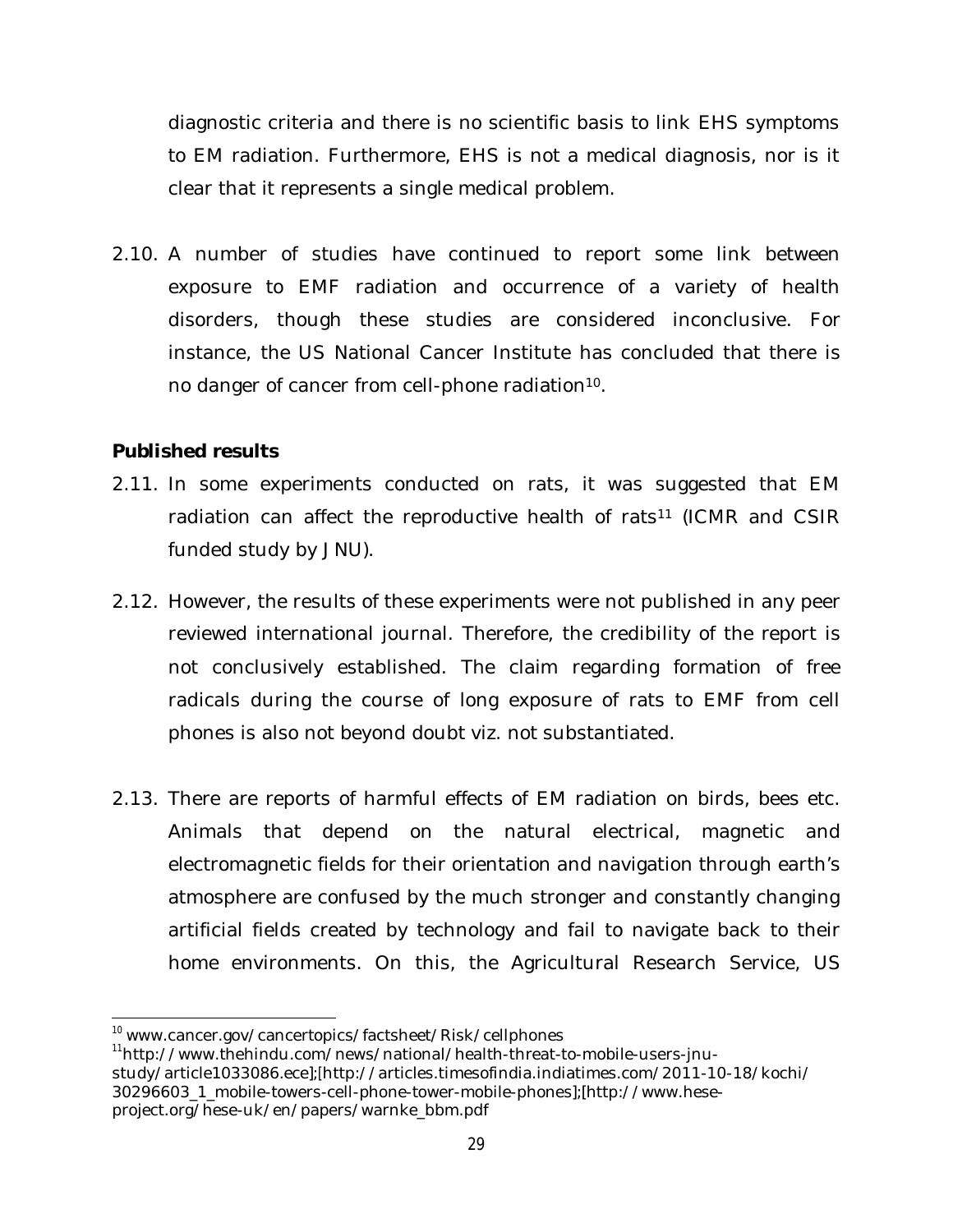Department of Agriculture has said that despite a great deal of attention, neither cell phones nor cell phone towers have any connection to Colony Collapse Disorder (CCD) or poor honey bee health. A study was conducted in Germany to find whether there is any connection between CCD and radiation effects<sup>12</sup>. The study examined whether a particular type of base station for cordless phones could affect honey bee homing systems. However, causality was not conclusively established viz. the base station has nothing to do with CCD. Stefan Kimmel, the researcher who conducted the study and wrote the paper, e-mailed 'The Associated Press' to say that there is "*no link between our tiny little study and the CCD-phenomenon ... Anything else said or written is a lie*." In addition, apiaries are often located in rural areas, where cell phone coverage can be spotty. This makes cell phones or cell towers unlikely to cause CCD behaviour in a substantial manner.

## **Cataract due to cell phones?**

2.14. Any dielectric material (such as living tissue) could be heated by rotations of polar molecules induced by the electromagnetic field (Dielectric heating). For a person using a cell phone, most of the heating effect will occur at the surface of the head, causing its temperature to increase by a fraction of a degree. In this case, the level of temperature increase is less in magnitude than obtained during the exposure of the head to direct sunlight. The brain's blood circulation is capable of disposing of excess heat by increasing local blood flow. However, the cornea of the eye does not have this temperature regulation mechanism and any exposure of 2–3 hours duration have been reported to produce cataracts in rabbits' eyes at SAR values from 100-140W/kg, which can

 $\overline{a}$ <sup>12</sup> http://www.ars.usda.gov/News/docs.htm?docid=15572#phones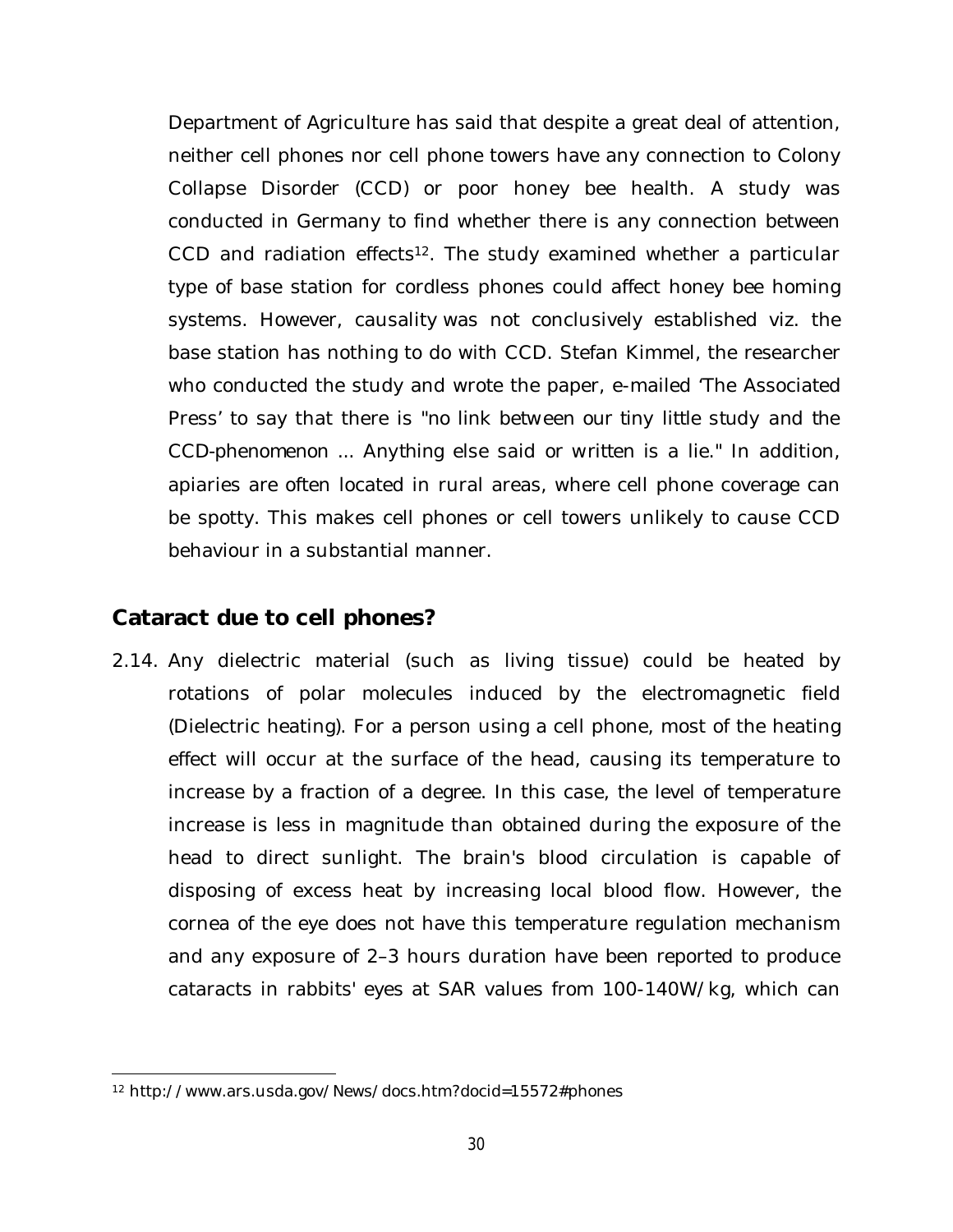produce lenticular temperatures<sup>13</sup> (variations of temperatures resulting in lens shaped effect in the eye) of 41°C. However, strangely there was no cataract detected in the eyes of monkeys which were also exposed under similar conditions.

- 2.15. It should be noted that the SAR value of 100-140W/kg used in the reported experiments are very high and thus premature cataract cannot be linked with cell phone use, possibly because of the lower power output of mobile phones. In India the SAR values for mobile phones is 1.6W/kg, (averaged over 1 gram). SAR is usually averaged either over the whole body, or over a small sample volume (typically 1 g or 10 g of tissue).
- 2.16. Another preliminary study<sup>14</sup> published in 2011 by the Journal of the American Medical Association conducted using fluorodeoxyglucose injections and positron emission tomography concluded that exposure to radiofrequency signal waves within parts of the brain closest to the cell phone antenna resulted in increased levels of glucose metabolism, but the clinical significance of this finding is unknown.
- 2.17. Swedish researchers from Lund University<sup>15</sup> (Salford, Brun, Persson, Eberhardt, and Malmgren) have studied the effects of microwave

 $\overline{a}$ <sup>13</sup> International Commission on Non-Ionizing Radiation Protection (April 1998). "Guidelines For Limiting Exposure To Time-Varying Electric, Magnetic, And Electromagnetic Fields (up to 300 GHz)" (PDF). Health Physics 74 (4): 494–505.

<sup>&</sup>lt;sup>14</sup> Volkow, Nora D.; Tomasi, Dardo; Wang, Gene-Jack; Vaska, Paul; Fowler, Joanna S.; Telang, Frank; Alexoff, Dave; Logan, Jean et al. (2011). "Effects of Cell Phone Radiofrequency Signal Exposure on Brain Glucose Metabolism". JAMA 305 (8): 808–13.

<sup>&</sup>lt;sup>15</sup> Salford, Leif G.; Arne E. Brun, Jacob L. Eberhardt, Lars Malmgren, and Bertil R. R. Persson (June 2003). "Nerve Cell Damage in Mammalian Brain after Exposure to Microwaves from GSM Mobile Phones". Environmental Health Perspectives (United States: National Institute of Environmental Health Sciences) 111 (7): 881–883. Salford, Leif G.; Henrietta Nittby, Arne Brun, Gustav Grafstrom, Lars Malmgren, Marianne Sommarin, Jacob Eberhardt, BengtWidegren, Bertil R. R. Persson (2008). "The Mammalian Brain in the Electromagnetic Fields Designed by Man with Special Reference to Blood-Brain Barrier Function, Neuronal Damage and Possible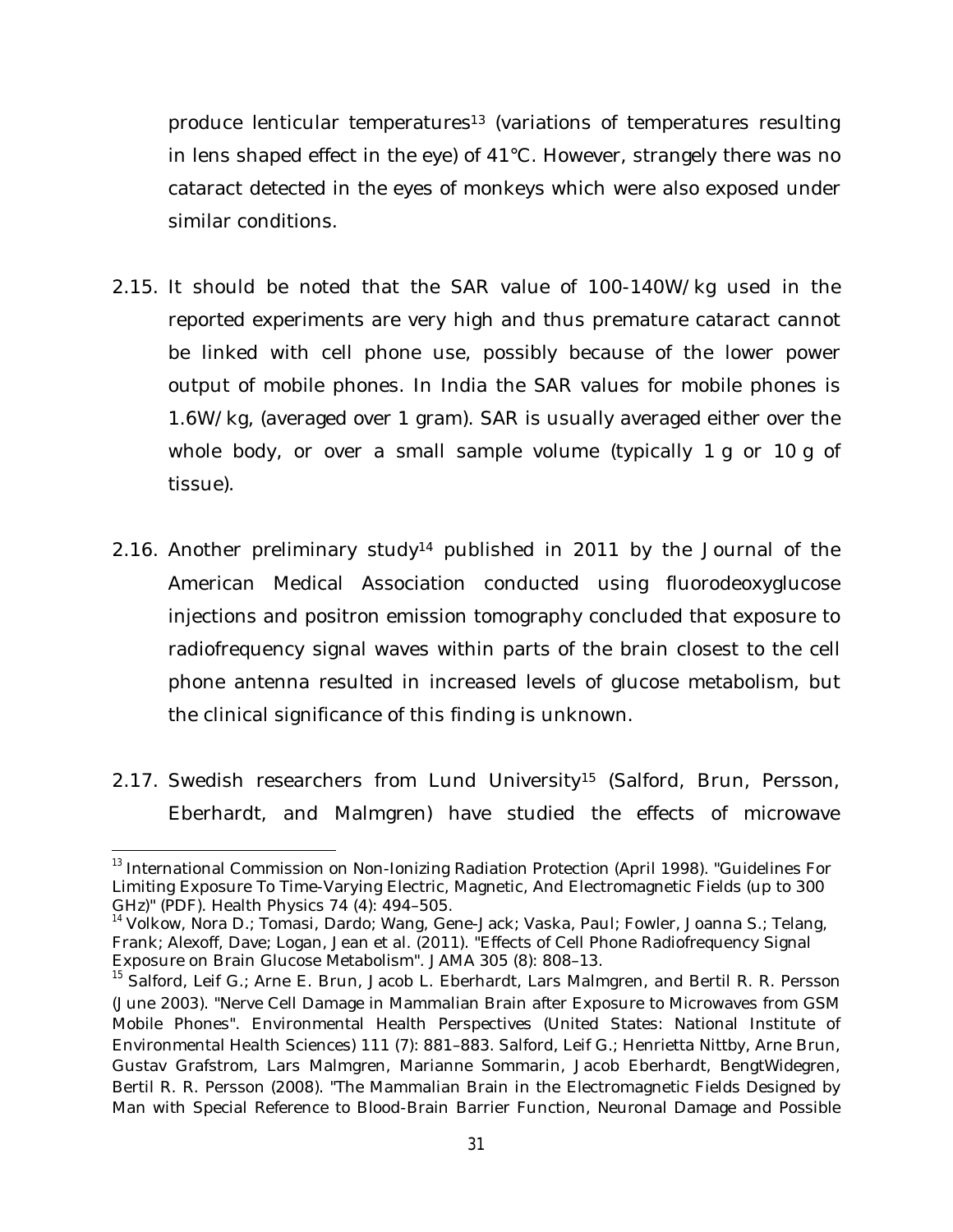radiation on the rat brain. They found a leakage of albumin into the brain via a permeated blood–brain barrier. This confirms earlier work on the blood–brain barrier by Allan Frey, Oscar and Hawkins, and Albert and Kerns. Other groups doing similar studies<sup>16</sup> have not confirmed these findings in vitro cell studies or whole animal studies. However Frey<sup>17</sup> alleges that an editor determined that a researcher who claimed that his attempts to replicate Frey's research had not validated Frey's results, had incorrectly interpreted his own results, and that his research had confirmed Frey's results.

2.18. A 2009 study<sup>18</sup> examined the effects of exposure to EMF radiation emitted by standard GSM cell phones on the cognitive functions of humans. The study confirmed longer (slower) response times to a spatial working memory task when exposed to EMF radiation from a standard GSM cellular phone, placed next to the head of male subjects, and showed that longer duration of exposure to EMF radiation may increase the effects on performance. Right-handed subjects exposed to EMF radiation on the left side of their head on an average had significantly longer response times when compared to exposure to the right side and

 $\overline{\phantom{a}}$ Physical Mechanisms". Progress of Theoretical Physics Supplement (Japan: Physical Society of Japan) 173: 283–309.

<sup>&</sup>lt;sup>16</sup> Franke et al. (1800). "do not alter blood-brain barrier permeability to sucrose in models in vitro with high barrier tightness". Bioelectromagnetics 26 (7): 529–535. Kuribayashi et al. "Lack of effects of 1439 MHz electromagnetic near field exposure on the blood–brain barrier in immature and young rats". Bioelectromagnetics 26 (7): 578–588.

<sup>&</sup>lt;sup>17</sup> Frey, Allan. "Headaches from Cellular Telephones: Are They Real and What Are the Implications?". Environmental Health Perspectives.

<sup>&</sup>lt;sup>18</sup> Luria, Roy; Eliyahu, Ilan; Hareuveny, Ronen; Margaliot, Menachem; Meiran, Nachshon (2009). "Cognitive effects of radiation emitted by cellular phones: The influence of exposure side and time". Bioelectromagnetics 30 (3): 198–204.]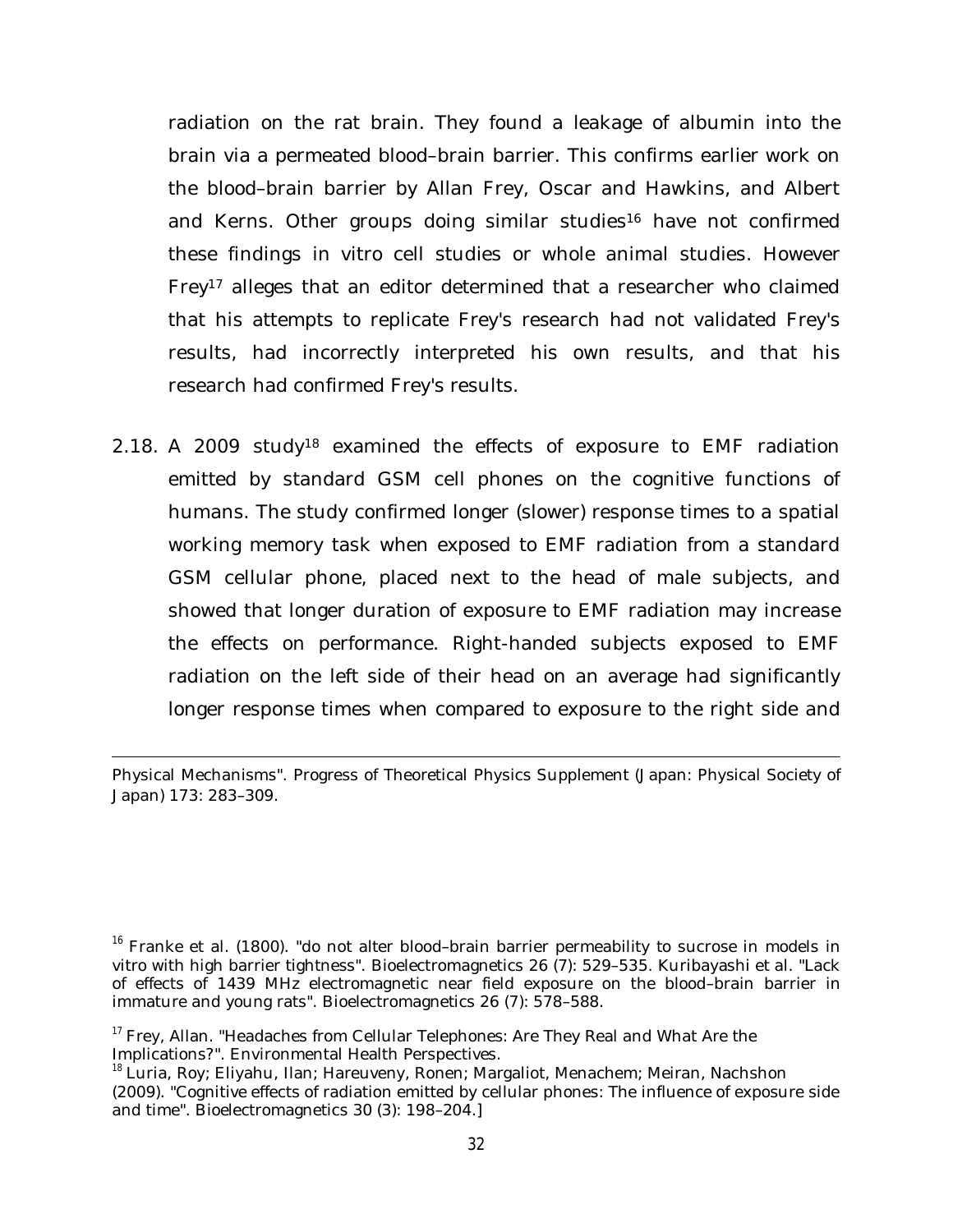sham-exposure. However, similar independent studies are required to be conducted in the form of double blind tests in order to verify the reports of the cited study. The EMF exposure is directly related to the usage of mobile handsets. However in India as on December 2013, the Minutes of Usage (MOU) per subscriber is only 379 minutes per month for GSM and 230 minutes per month for CDMA. This means the average time the cell phones are near the head is only 12.6 minutes in a day. Hence, the EMF radiation is considerably low.

## **Effects during Pregnancies**

- 2.19. A study on mice offspring<sup>19</sup> suggested that cell phone use during pregnancy may cause behavioural problems that resemble the effects of Attention Deficit Hyperactivity Disorder (ADHD).
- 2.20. From the same study, it is noted that further research in humans is required, to better understand the mechanisms behind these findings and to establish safe exposure limits during pregnancy. However, the first author of the study, Mr Tamir Aldad, added that rodent pregnancies last only 19 days and offspring are born with a less-developed brain than human babies, so further research is needed to determine if the potential risks of exposure to radiation during human pregnancy are similar.

#### **Miscellaneous**

 $\overline{a}$ 

2.21. Several surveys, as listed below, have found a variety of self-reported symptoms that include subjective symptoms, sleeping problems, and cognitive performance for people who live close to base stations.

<sup>&</sup>lt;sup>19</sup> Cell Phone Use in Pregnancy May Cause Behavioral Disorders in Offspring, Mouse Study Suggests". Science Daily.

http://www.sciencedaily.com/releases/2012/03/120315110138.htm]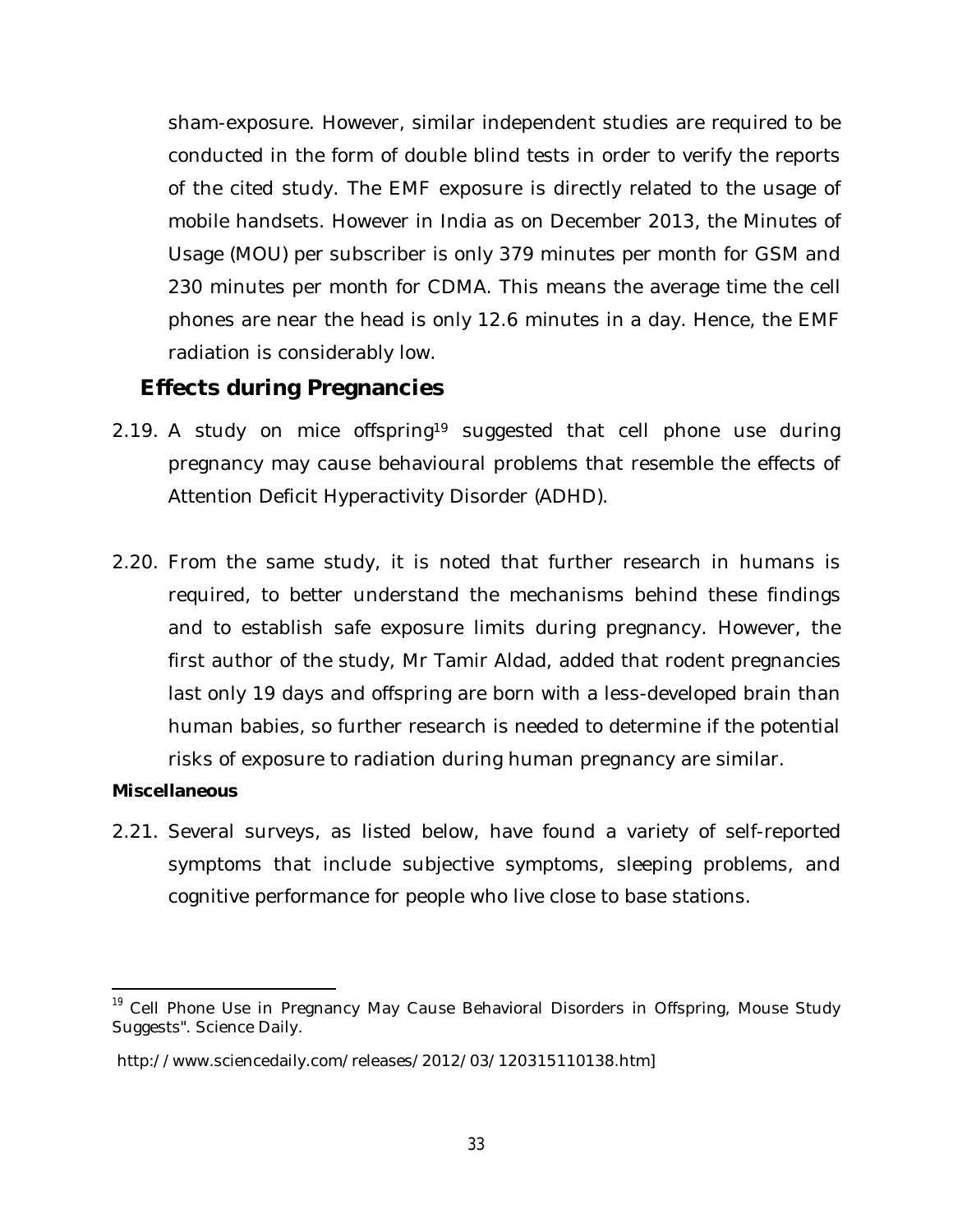- 1. Santini, R; Santini, P; Danze, JM; LeRuz, P; Seigne, M (January 2003). "Survey Study of People Living in the Vicinity of Cellular Phone Base Stations". Electromagnetic Biology and Medicine (London: Informa Healthcare) 22 (1): 41–49.
- 2. Navarro, Enrique A; Segura, J; Portolés, M; Gómez-Perretta de Mateo, Claudio (December 2003). "The Microwave Syndrome: A Preliminary Study in Spain". Electromagnetic Biology and Medicine (London: Informa Healthcare) 22 (2): 161– 169.
- 3. Oberfeld, Gerd; Navarro, Enrique A; Portoles, Manuel; Maestu, Ceferino; Gomez-Perretta, Claudio (2004). "The Microwave Syndrome: Further Aspects of a Spanish Study". In Kostarakis, P. Biological effects of EMFs : Proceedings, Kos, Greece, 4–8 October 2004, 3rd International Workshop. Ioannina, Greece: Electronics, Telecom & Applications Laboratory, Physics Dept., University of Ioannina : Institute of Informatics & Telecommunications, N.C.S.R. "Demokritos".
- 4. Abdel-Rassoul, G; Abou El-Fateh, O; Abou Salem, M; Michael, A; Farahat, F; El-Batanouny, M; Salem, E (March 2007). "Neurobehavioral effects among inhabitants around mobile phone base stations" (PDF). NeuroToxicology (New York, NY: Elsevier Science) 28 (2)
- 5. Bortkiewicz, A; Zmyślony, M; Szyjkowska, A; Gadzicka, E (2004). "Subjective symptoms reported by people living in the vicinity of cellular phone base stations: review". Medycynapracy (in Polish) (Warsaw: PaństwowyZakładWydawnictwLekarskich) 55 (4): 345–352.
- 6. Hutter, H-P; H Moshammer, P Wallner, M Kundi (May 1, 2006). "Subjective symptoms, sleeping problems, and cognitive performance in subjects living near mobile phone base stations". Occupational and Environmental Medicine (London, UK: the BMJ Publishing Group) 63 (5): 307–313.
- 2.22. But it is to be noted that there are significant challenges in conducting studies on people near base stations, especially in the assessment of individual exposure, as reported in similar studies.<sup>20</sup>

#### **Self-report studies can also be vulnerable to the Nocebo effect.**

2.23. Two double-blind placebo-controlled trials conducted at the University of Essex and another in Switzerland concluded that mobile phone masts were unlikely to be causing these short term effects in a group of volunteers who complained of such symptoms.

 $\overline{a}$  $^{20}$  Neubauer et al. (2007). "Feasibility of future epidemiological studies on possible health effects. of mobile phone base stations". Bio electromagnetics 28 (3): 224–230.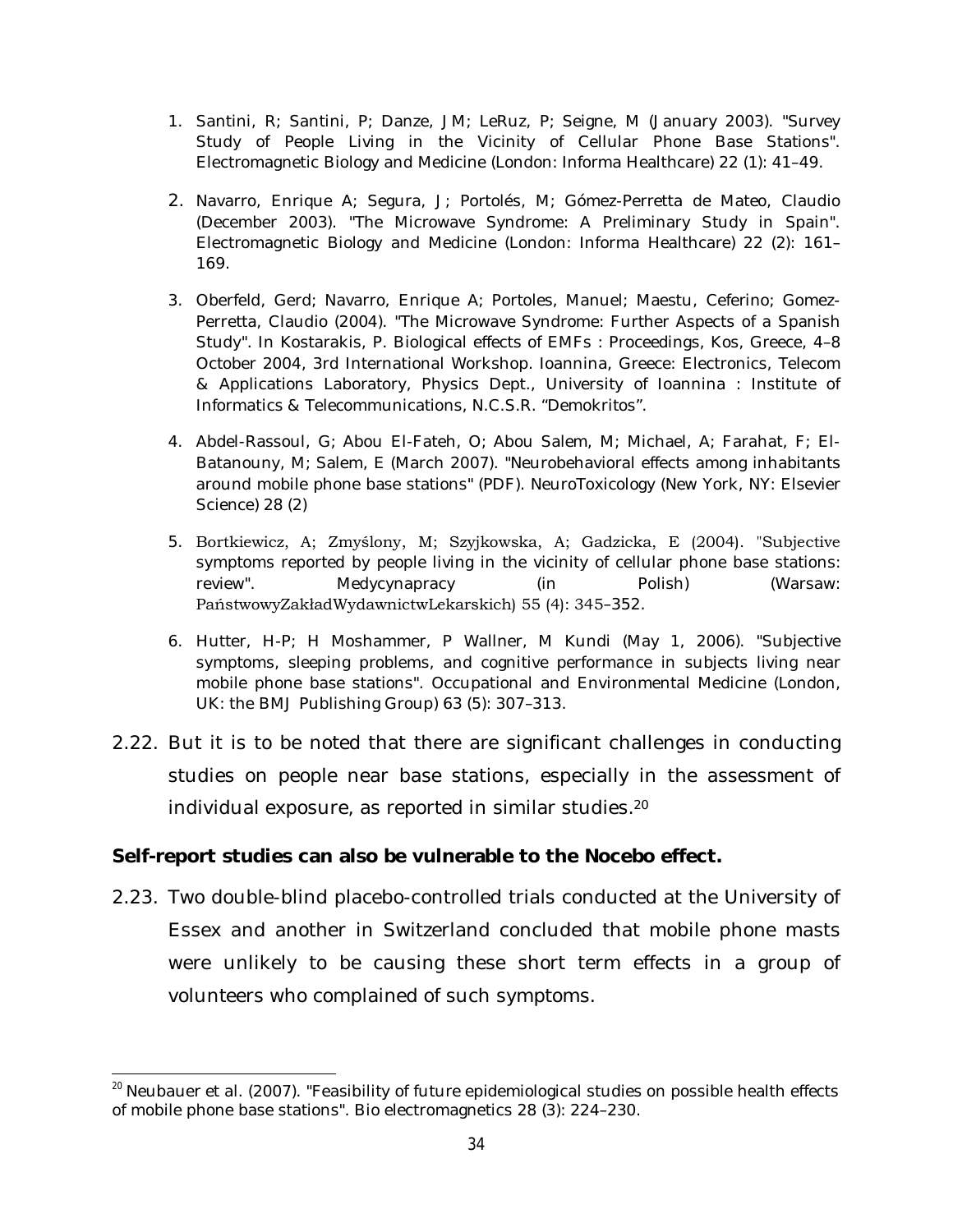2.24. The Essex study<sup>21</sup> found that subjects were unable to tell whether they were being exposed to electromagnetic fields or not, and that sensitive subjects reported lower well-being independently of the exposures. The principal investigator concluded:

> *"It is clear that sensitive individuals are suffering real symptoms and often have a poor quality of life. It is now important to determine what other factors could be causing these symptoms, so appropriate research studies and treatment strategies can be developed."*

- 2.25. The Agencefrançaise de sécurité sanitaire environnementale<sup>22</sup> currently says that there is no demonstrated short term effect of electromagnetic fields on health, but that there are open questions for long term effects, and that it's easy to reduce exposure via technological improvements.
- 2.26. A Variety of studies<sup>23</sup> over the past 50 years have been done on workers exposed to high EMF radiation levels subjects were radar laboratory workers, military radar workers, electrical workers, and amateur radio operators. Most of these studies found no increase in cancer rates over the general population or a control group. Many positive results could have been attributed to other work environment conditions, and many negative results (reduced cancer rates) have also occurred.

 $\overline{\phantom{a}}$ 

<sup>&</sup>lt;sup>21</sup> UMTS Base Station-Like Exposure, Well Being and Cognitive Performance Regel et al., Environmental Health Perspectives, 114(8) August 2006. Eltiti, S; Wallace, D; Ridgewell, A; Zougkou, K; Russo, R; Sepulveda, F; Mirshekar-Syahkal, D; Rasor, P; Deeble, R; Fox, E (November 2007). "Does short-term exposure to mobile phone base station signals increase symptoms in individuals who report sensitivity to electromagnetic fields? A double-blind randomized provocation study". Environ Health Perspect 115 (11): 1603–1608.

<sup>&</sup>lt;sup>22</sup> "Radiofréquences : actualisation de l'expertise (2009)", l'AgenceFrançaise de Sécurité Sanitaire Environnementale, April 2005

<sup>23</sup> Moulder, JE; Erdreich, LS; Malyapa, RS; Merritt, J; Pickard, WF; Vijayalaxmi (May 1999). "Cell phones and cancer: what is the evidence for a connection?". Radiation Research (New York: Academic Press) 151 (5): 513–531.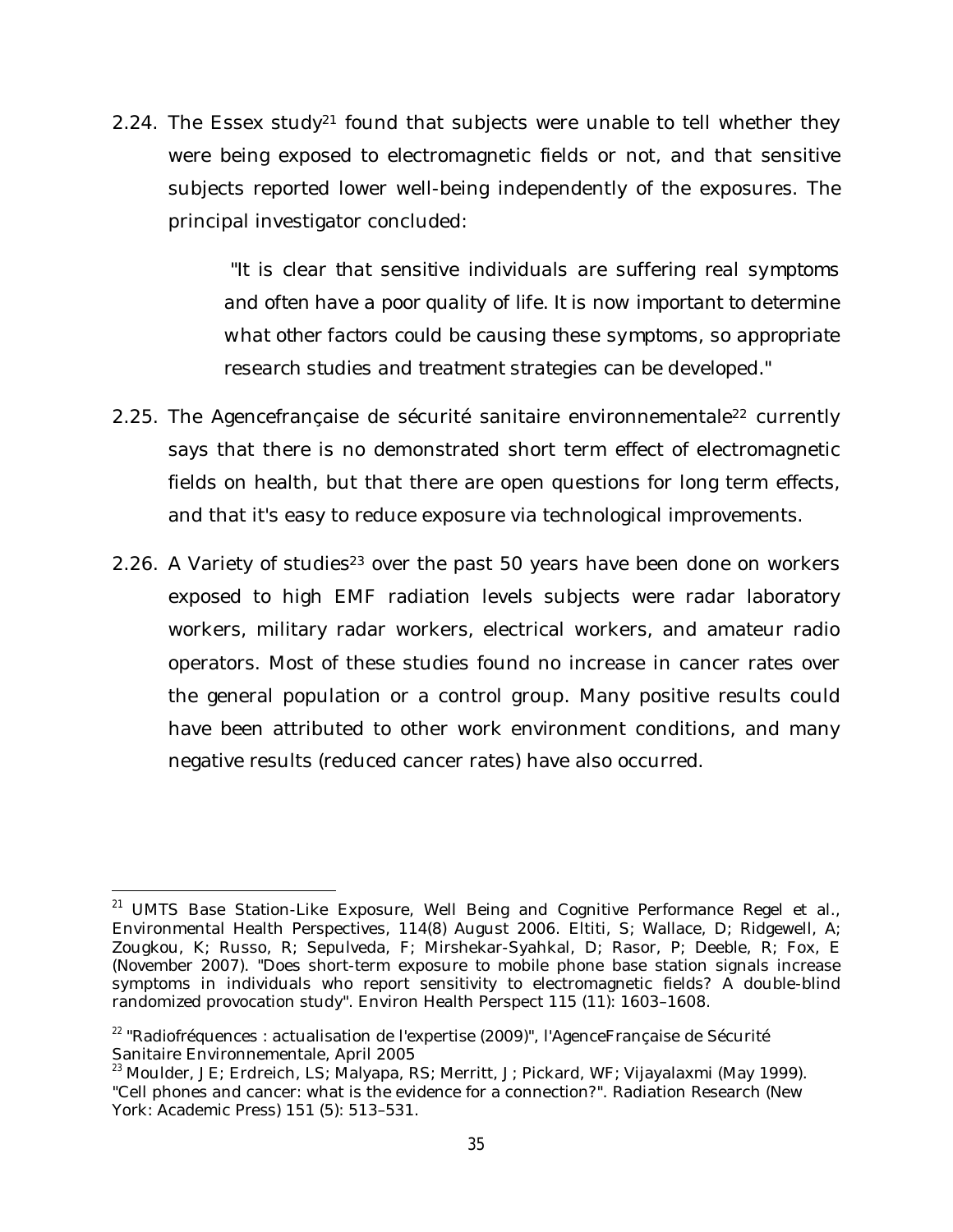#### **Summary**

- 1. Because of the large number of users, there is now public concern about possible health hazards from EMF exposures from mobile phones or their base stations. Concerns have also been raised that continuous exposure to EMF radiation emanating from telecom towers causes harmful thermal and non-thermal health effects. The effects of exposure to radio frequency radiation have generated an active scientific debate among the research agencies across the globe.
- 2. It is pertinent to note that every day we are exposed to many sources of EMF radiation in our daily life viz., X-rays used in hospitals, wireless phones, computers, TV sets, microwave ovens, extension cables, electric cooking ranges, refrigerators, freezers, and other electrical home appliances. Some of the other sources of EMF radiation are power lines, cable and satellite communications, power stations, electric transportation vehicles (electric trains, trams and trolley buses), security scanners, TV and radio repeaters. The electromagnetic radiation from the mobile towers and handsets are non-ionizing and do not carry enough energy per quantum to ionize or break the atoms or molecules causing any harm to the human health.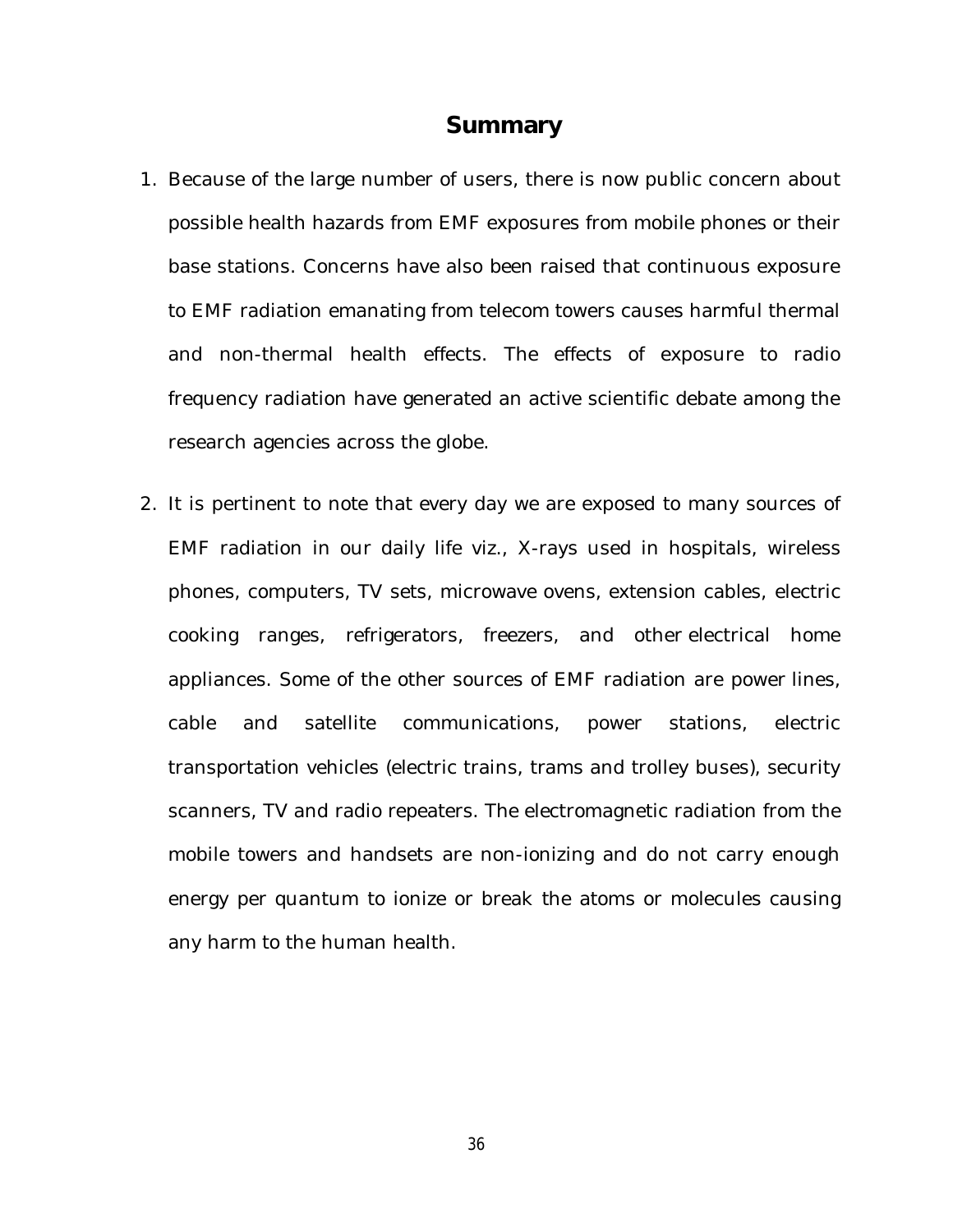- 3. The guidelines for EMF radiations from BTS and mobile handsets in India are very stringent when compared to developed countries. In case of EMF radiation from BTSs, the prescribed values are 1/10th the ICNIRP guidelines and they are better than the standards adopted by some developed countries like USA, Canada, Japan and Australia. Also for EMF radiation from handsets, the SAR values prescribed are no more or the same as that in developed countries like USA, Canada, Japan and Australia.
- 4. Various international organisations like WHO, HPA, SRSA, AGNIR, NIPH have stated, in no uncertain terms, that there is no convincing evidence linking EMF exposures with health effects in adults or children. Moreover, over the past few years, various academic studies have been published worldwide on the effects of EMF radiation emanating from mobile towers. Some of the studies report the absence of a risk to human beings from EMF radiations. Yet others report the presence of a risk; however, most of these are far from conclusive and come with the usual academic caveat about further studies. In short, there is no clearcut scientific evidence available as of today which establishes causality between EMF radiation and disease in human beings in so far as it relates to EMF radiation from either towers or cell phones.

37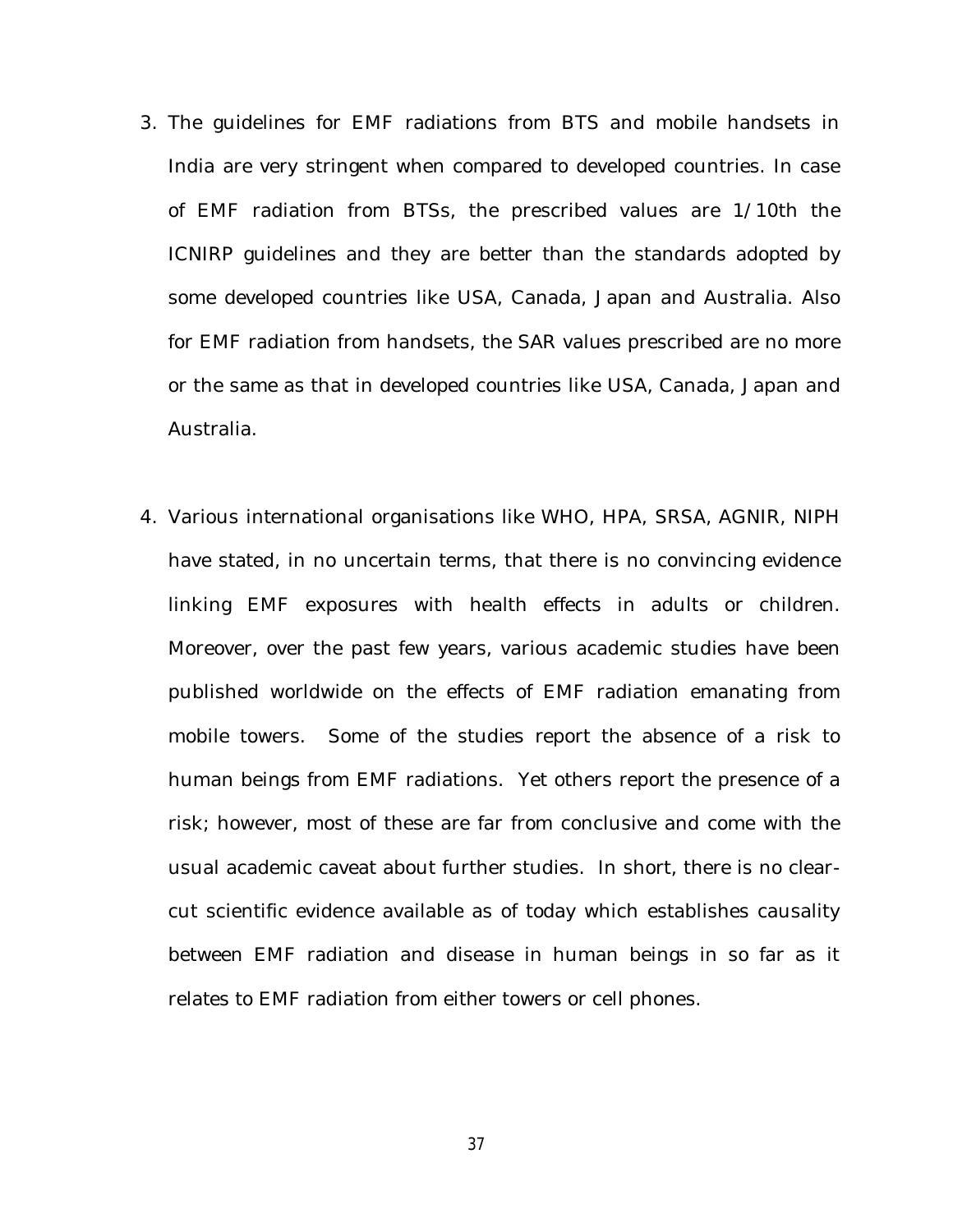- 5. However, as pointed out by the IMC, India-specific studies taking into considerations the hot tropical climate of the country, low body mass index (BMI), low-fat content of an average Indian, need to be undertaken. In this regard DST is examining the prospects of a scientific assessment for possible health hazards and adverse impact on ecology in India specific context from Mobile Hand Sets & Mobile towers.
- 6. To sum up: EMF radiation is a fact of life. Most human beings are exposed to some form of EMF radiation on a daily basis. In the context of the telecom industry, such radiation emanates from towers and mobile phones. The crux of the matter is that whenever regulations and standards are to be set to limit any possible harm that such radiation could have on human beings, such regulations and standards must have a scientific basis. In the absence of being founded on science, the regulation/standard could be assailed as arbitrary. Moreover, it could end up limiting growth of industry merely based on a presumption. Surely, that could be a way forward for India. More studies have to be undertaken, especially so India specific studies. And, until those studies are completed and results validated, we need to be careful on how we approach EMF radiation.

#### *Disclaimer:*

*The views expressed and data provided in the studies are of the respective authors and are not endorsed by TRAI. TRAI assumes no responsibility of the correctness or otherwise of these studies.*